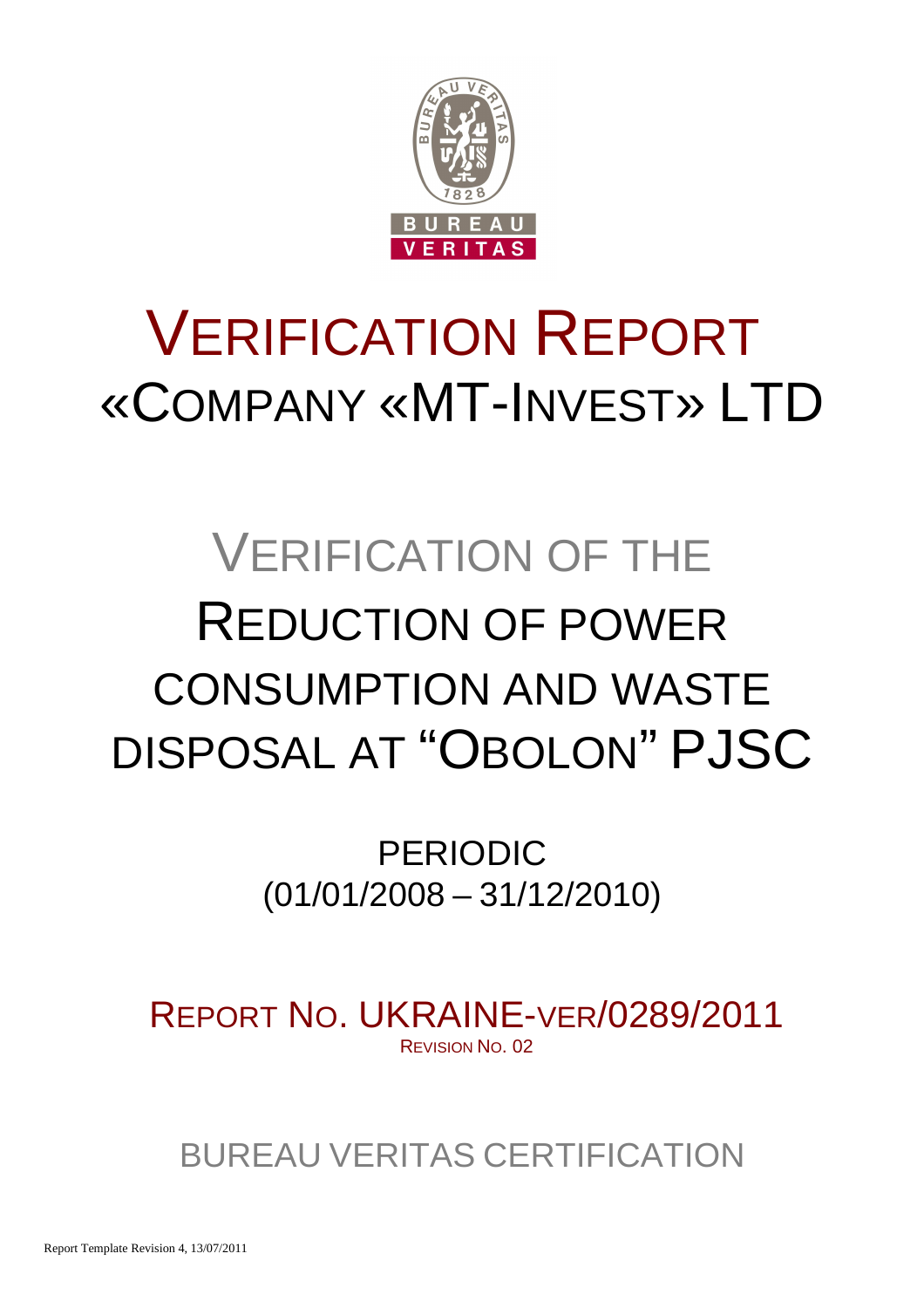

#### VERIFICATION REPORT

| Date of first issue:<br>14/07/2011                                                                                  |                                                                                                                                                                                                                                                                                                                                                                                                                                                                                                                                                                                                                                                                                                                                                          | Organizational unit:<br><b>Bureau Veritas Certification Holding SAS</b>                                                                                                                                                                                                                                                                                                                                                                                                                                                                                                              |  |  |  |
|---------------------------------------------------------------------------------------------------------------------|----------------------------------------------------------------------------------------------------------------------------------------------------------------------------------------------------------------------------------------------------------------------------------------------------------------------------------------------------------------------------------------------------------------------------------------------------------------------------------------------------------------------------------------------------------------------------------------------------------------------------------------------------------------------------------------------------------------------------------------------------------|--------------------------------------------------------------------------------------------------------------------------------------------------------------------------------------------------------------------------------------------------------------------------------------------------------------------------------------------------------------------------------------------------------------------------------------------------------------------------------------------------------------------------------------------------------------------------------------|--|--|--|
| Client:<br>«Company «MT-Invest» LTD                                                                                 | Client ref.:                                                                                                                                                                                                                                                                                                                                                                                                                                                                                                                                                                                                                                                                                                                                             | Falendysh Yaroslav                                                                                                                                                                                                                                                                                                                                                                                                                                                                                                                                                                   |  |  |  |
| Summary:<br>well as the host country criteria.                                                                      |                                                                                                                                                                                                                                                                                                                                                                                                                                                                                                                                                                                                                                                                                                                                                          | Bureau Veritas Certification has made the periodic verification of the "Reduction of power consumption and<br>waste disposal at "Obolon" PJSC", project of «Company «MT-Invest» LTD located in Kyiv, Ukraine, and<br>applying the JI specific approach, on the basis of UNFCCC criteria for the JI, as well as criteria given to<br>provide for consistent project operations, monitoring and reporting. UNFCCC criteria refer to Article 6 of the<br>Kyoto Protocol, the JI rules and modalities and the subsequent decisions by the JI Supervisory Committee, as                   |  |  |  |
| was conducted using Bureau Veritas Certification internal procedures.                                               |                                                                                                                                                                                                                                                                                                                                                                                                                                                                                                                                                                                                                                                                                                                                                          | The verification scope is defined as a periodic independent review and ex post determination by the Accredited<br>Entity of the monitored reductions in GHG emissions during defined verification period, and consisted of the<br>following three phases: i) desk review of the project design and the baseline and monitoring plan; ii) follow-up<br>interviews with project stakeholders; iii) resolution of outstanding issues and the issuance of the final<br>verification report and opinion. The overall verification, from Contract Review to Verification Report & Opinion, |  |  |  |
| Actions Requests (CR, CAR and FAR), presented in Appendix A.                                                        |                                                                                                                                                                                                                                                                                                                                                                                                                                                                                                                                                                                                                                                                                                                                                          | The first output of the verification process is a list of Clarification, Corrective Actions Requests, Forward                                                                                                                                                                                                                                                                                                                                                                                                                                                                        |  |  |  |
|                                                                                                                     | In summary, Bureau Veritas Certification confirms that the project is implemented as per determined changes.<br>Installed equipment being essential for generating emission reduction runs reliably and is calibrated<br>appropriately. The monitoring system is in place and the project is generating GHG emission reductions. The<br>GHG emission reduction is calculated accurately and without material errors, omissions, or misstatements, and<br>the ERUs issued totalize 1061174 tons of CO2eq for the monitoring period 01/01/2008 - 31/12/2010 (400922<br>tons of CO2eq for the period 01/01/2008 - 31/12/2008, 348164 tons of CO2eq for the period 01/01/2009 -<br>31/12/2009, 312088 tons of CO2eq for the period 01/01/2010 - 31/12/2010). |                                                                                                                                                                                                                                                                                                                                                                                                                                                                                                                                                                                      |  |  |  |
|                                                                                                                     |                                                                                                                                                                                                                                                                                                                                                                                                                                                                                                                                                                                                                                                                                                                                                          | Our opinion relates to the project's GHG emissions and resulting GHG emission reductions reported and<br>related to the approved project baseline and monitoring, and its associated documents.                                                                                                                                                                                                                                                                                                                                                                                      |  |  |  |
| Report No.:<br>UKRAINE-ver/0289/2011<br>JI                                                                          | Subject Group:                                                                                                                                                                                                                                                                                                                                                                                                                                                                                                                                                                                                                                                                                                                                           |                                                                                                                                                                                                                                                                                                                                                                                                                                                                                                                                                                                      |  |  |  |
| Project title:<br>Reduction of power consumption and waste disposal<br>at "Obolon" PJSC                             |                                                                                                                                                                                                                                                                                                                                                                                                                                                                                                                                                                                                                                                                                                                                                          |                                                                                                                                                                                                                                                                                                                                                                                                                                                                                                                                                                                      |  |  |  |
| Work carried out by:<br>Oleg Skoblyk - Team Leader, Lead Verifier<br>Kateryna Zinevych - Team Member, Lead Verifier |                                                                                                                                                                                                                                                                                                                                                                                                                                                                                                                                                                                                                                                                                                                                                          | two                                                                                                                                                                                                                                                                                                                                                                                                                                                                                                                                                                                  |  |  |  |
| Work reviewed by:<br>Ivan Sokolov - Internal Technical Reviewer                                                     |                                                                                                                                                                                                                                                                                                                                                                                                                                                                                                                                                                                                                                                                                                                                                          | No distribution without permission from the<br>Certificuent or responsible organizational unit                                                                                                                                                                                                                                                                                                                                                                                                                                                                                       |  |  |  |
| Work approved by:<br>Flavio Gomes - Operational Manager                                                             |                                                                                                                                                                                                                                                                                                                                                                                                                                                                                                                                                                                                                                                                                                                                                          | Limited distribution                                                                                                                                                                                                                                                                                                                                                                                                                                                                                                                                                                 |  |  |  |
| Date of this revision:<br>Rev. No.:<br>23/08/2011<br>02                                                             | Number of pages:<br>26                                                                                                                                                                                                                                                                                                                                                                                                                                                                                                                                                                                                                                                                                                                                   | Unrestricted distribution                                                                                                                                                                                                                                                                                                                                                                                                                                                                                                                                                            |  |  |  |

1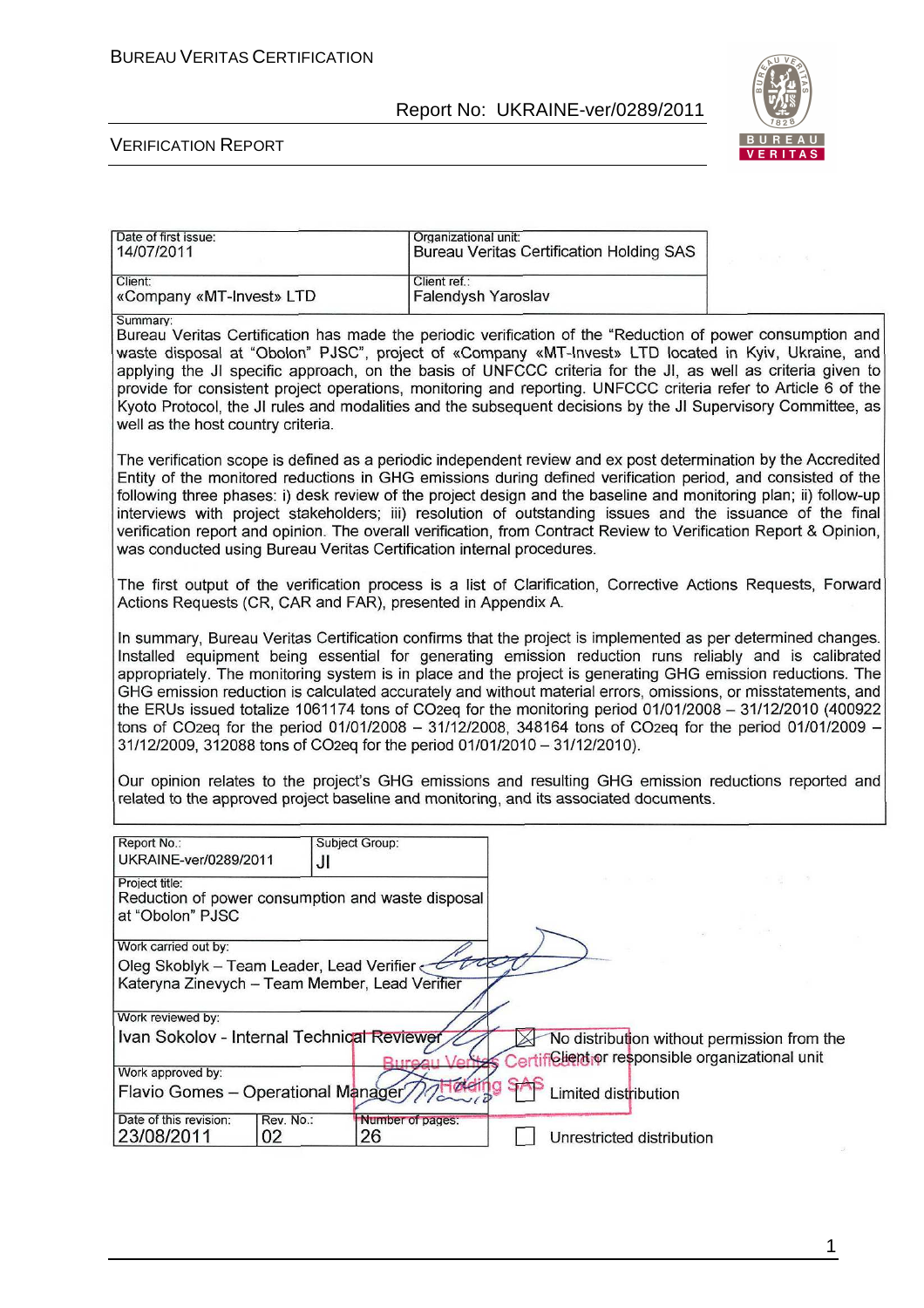

### **Table of Contents Page 2018**

| $\mathbf{1}$<br>1.1<br>1.2<br>1.3                  | Objective<br>Scope<br><b>Verification Team</b>                                                                                                                                                                                                                                           | 3<br>3<br>3                                                 |
|----------------------------------------------------|------------------------------------------------------------------------------------------------------------------------------------------------------------------------------------------------------------------------------------------------------------------------------------------|-------------------------------------------------------------|
| $\overline{2}$<br>2.1<br>2.2<br>2.3                | <b>Review of Documents</b><br>Follow-up Interviews<br>Resolution of Clarification, Corrective and Forward Action<br>Requests                                                                                                                                                             | .4<br>4<br>5<br>5                                           |
| 3<br>3.1<br>3.2<br>3.3<br>3.4<br>3.5<br>3.6<br>3.7 | Remaining issues and FARs from previous verifications<br>Project approval by Parties involved (90-91)<br>Project implementation (92-93)<br>Compliance of the monitoring plan with the monitoring<br>methodology (94-98)<br>Revision of monitoring plan (99-100)<br>Data management (101) | 6.6<br>6<br>6<br>$\overline{7}$<br>$\overline{7}$<br>8<br>8 |
|                                                    | Verification regarding programmes of activities (102-110)<br>(Not applicable)                                                                                                                                                                                                            | 8                                                           |
| 4<br>5                                             |                                                                                                                                                                                                                                                                                          |                                                             |
|                                                    |                                                                                                                                                                                                                                                                                          |                                                             |

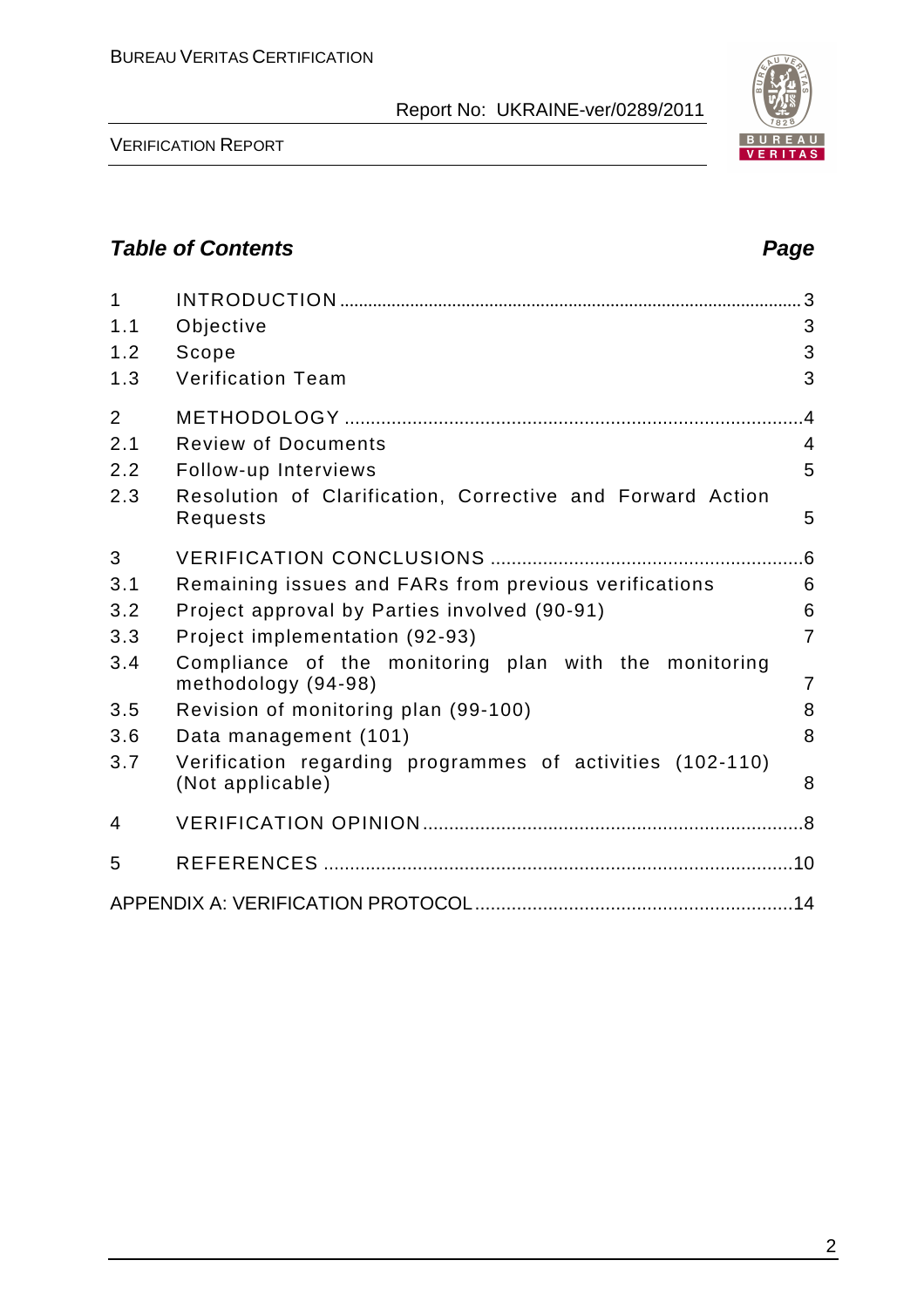

VERIFICATION REPORT

# **1 INTRODUCTION**

«Company «MT-Invest» LTD has commissioned Bureau Veritas Certification to verify the emissions reductions of its JI project "Reduction of power consumption and waste disposal at "Obolon" PJSC" (hereafter called "the project") located in the Kyiv city, Kyivska oblast, Ukraine.

This report summarizes the findings of the verification of the project, performed on the basis of UNFCCC criteria, as well as criteria given to provide for consistent project operations, monitoring and reporting.

# **1.1 Objective**

Verification is the periodic independent review and ex post determination by the Accredited Independent Entity of the monitored reductions in GHG emissions during defined verification period.

The objective of verification can be divided in Initial Verification and Periodic Verification.

UNFCCC criteria refer to Article 6 of the Kyoto Protocol, the JI rules and modalities and the subsequent decisions by the JI Supervisory Committee, as well as the host country criteria.

#### **1.2 Scope**

The verification scope is defined as an independent and objective review of the project design document, the project's baseline study and monitoring plan and other relevant documents. The information in these documents is reviewed against Kyoto Protocol requirements, UNFCCC rules and associated interpretations.

The verification is not meant to provide any consulting towards the Client. However, stated requests for clarifications, corrective and/or forward actions may provide input for improvement of the project monitoring towards reductions in the GHG emissions.

#### **1.3 Verification Team**

The verification team consists of the following personnel:

#### Oleg Skoblyk

Bureau Veritas Certification Team Leader, Climate Change Lead Verifier

Kateryna Zinevych

Bureau Veritas Certification Team Member, Climate Change Lead Verifier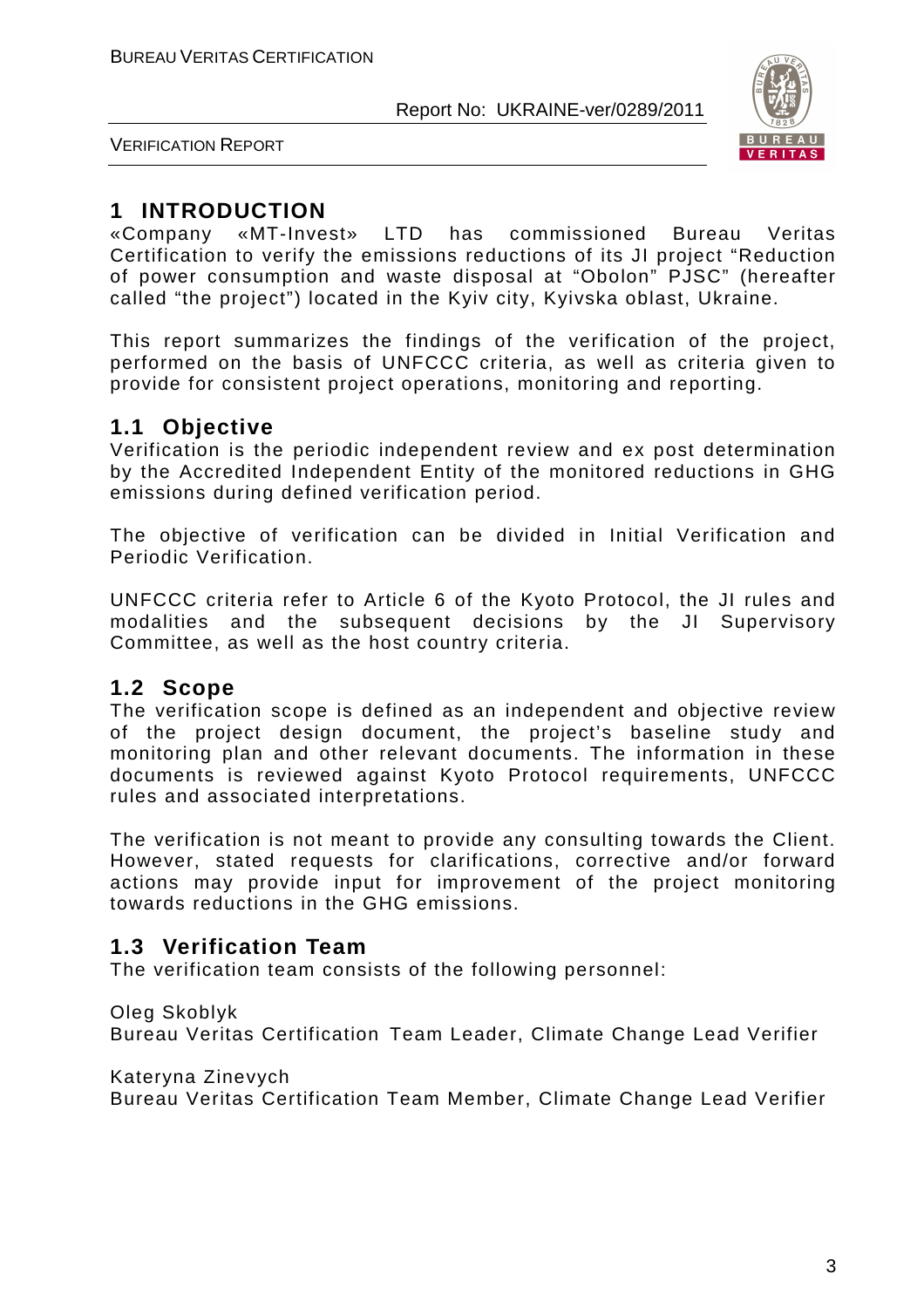

VERIFICATION REPORT

This verification report was reviewed by:

Ivan Sokolov

Bureau Veritas Certification, Internal Technical Reviewer

# **2 METHODOLOGY**

The overall verification, from Contract Review to Verification Report & Opinion, was conducted using Bureau Veritas Certification internal procedures.

In order to ensure transparency, a verification protocol was customized for the project, according to the version 01 of the Joint Implementation Determination and Verification Manual, issued by the Joint Implementation Supervisory Committee at its 19 meeting on 04/12/2009. The protocol shows, in a transparent manner, criteria (requirements), means of verification and the results from verifying the identified criteria. The verification protocol serves the following purposes:

- It organizes, details and clarifies the requirements a JI project is expected to meet;
- It ensures a transparent verification process where the verifier will document how a particular requirement has been verified and the result of the verification.

The completed verification protocol is enclosed in Appendix A to this report.

#### **2.1 Review of Documents**

The Monitoring Report (MR) Monitoring report «Reduction of power consumption and waste disposal at "Obolon" PJSC» version 1.0 dated 07/07/2011 submitted by «Company «MT-Invest» LTD and additional background documents related to the project design and baseline, i.e. country Law,) and/or Guidance on criteria for baseline setting and monitoring, Host party criteria, Kyoto Protocol, Clarifications on Verification Requirements to be Checked by an Accredited Independent Entity were reviewed.

To address Bureau Veritas Certification further corrective action and clarification requests, «Company «MT-Invest» LTD revised the MR and resubmitted it on version 2.0 dated 23/08/2011, the latter MR version 2.0 is considered final.

The verification findings presented in this report relate to the Monitoring Reports versions 1.0 and 2.0 and project as described in the determined PDD.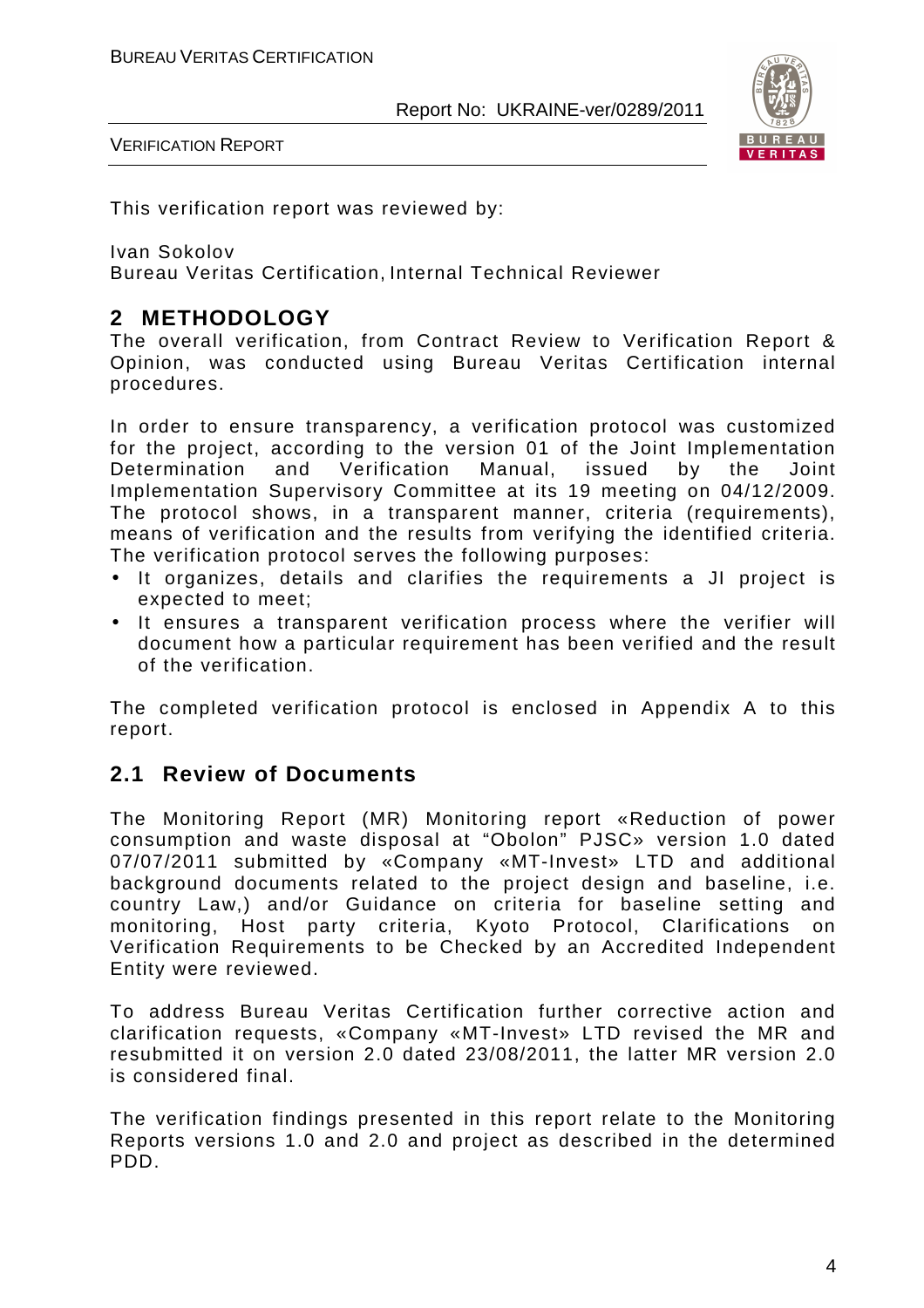

VERIFICATION REPORT

### **2.2 Follow-up Interviews**

On 11/07/2011 Bureau Veritas Certification performed on-site interviews with project stakeholders to confirm selected information and to resolve issues identified in the document review. Representatives of «Company «MT-Invest» LTD and "Obolon" PJSC were interviewed (see References). The main topics of the interviews are summarized in Table 1.

| $14000 + 11001100$<br><b>Interviewed</b> | <b>Interview topics</b>                                          |
|------------------------------------------|------------------------------------------------------------------|
| organization                             |                                                                  |
|                                          |                                                                  |
| "Obolon" PJSC                            | Organizational structure                                         |
|                                          | Responsibilities and authorities                                 |
|                                          | Roles and responsibilities for data collection and<br>processing |
|                                          | Installation of equipment                                        |
|                                          | Data logging, archiving and reporting                            |
|                                          | Metering equipment control                                       |
|                                          | Metering record keeping system, database                         |
|                                          | IT management                                                    |
|                                          | Training of personnel                                            |
|                                          | Quality management procedures and technology                     |
|                                          | Internal audits and check-ups                                    |
| «Company «MT-                            | Baseline methodology                                             |
| Invest» LTD                              | Monitoring plan                                                  |
|                                          | Monitoring report                                                |
|                                          | <b>Excel spreadsheets</b>                                        |

#### **Table 1 Interview topics**

#### **2.3 Resolution of Clarification, Corrective and Forward Action Requests**

The objective of this phase of the verification is to raise the requests for corrective actions and clarification and any other outstanding issues that needed to be clarified for Bureau Veritas Certification positive conclusion on the GHG emission reduction calculation.

If the Verification Team, in assessing the monitoring report and supporting documents, identifies issues that need to be corrected, clarified or improved with regard to the monitoring requirements, it should raise these issues and inform the project participants of these issues in the form of:

(a) Corrective action request (CAR), requesting the project participants to correct a mistake that is not in accordance with the monitoring plan;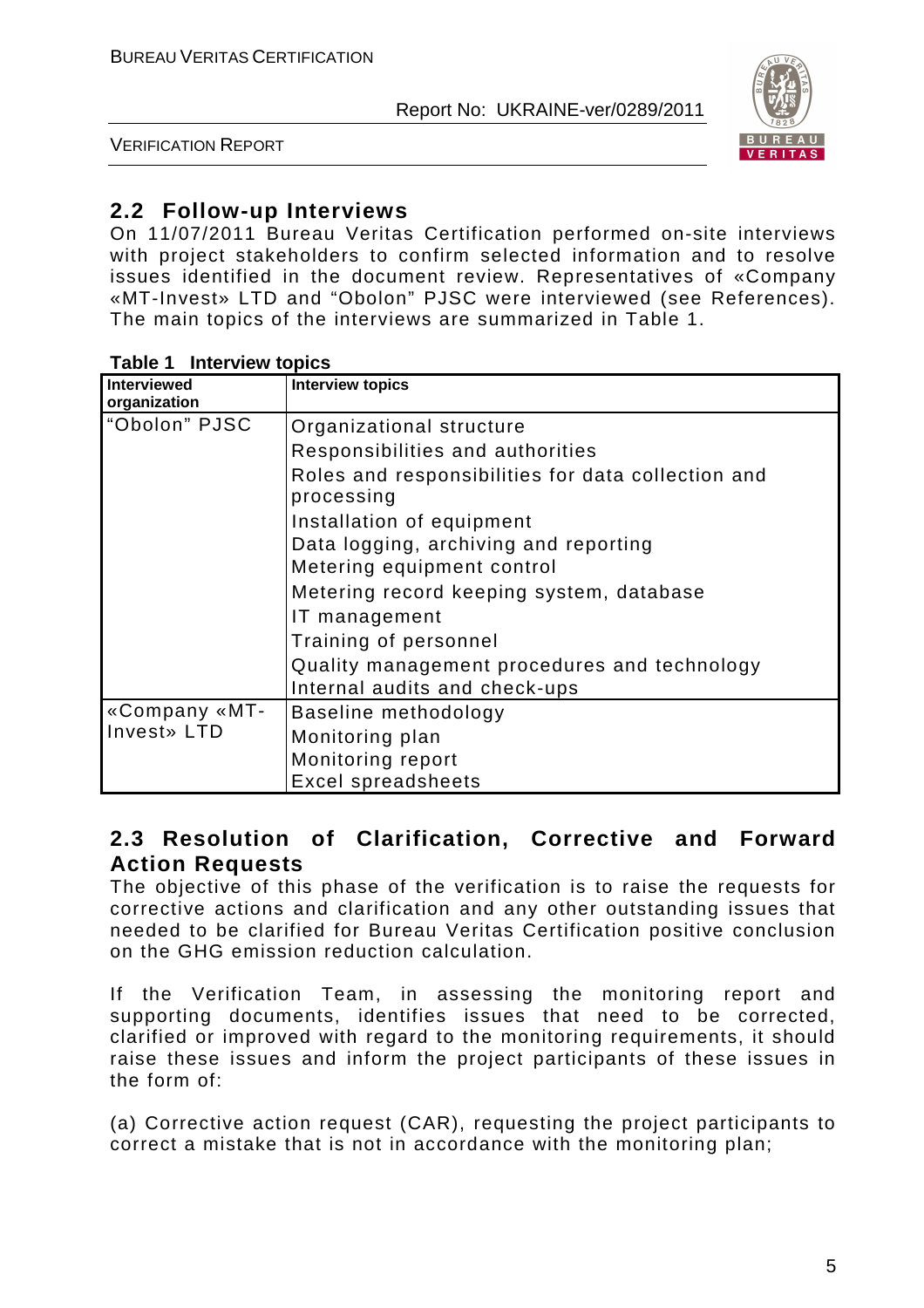

VERIFICATION REPORT

(b) Clarification request (CL), requesting the project participants to provide additional information for the Verification Team to assess compliance with the monitoring plan;

(c) Forward action request (FAR), informing the project participants of an issue, relating to the monitoring that needs to be reviewed during the next verification period.

The Verification Team will make an objective assessment as to whether the actions taken by the project participants, if any, satisfactorily resolve the issues raised, if any, and should conclude its findings of the verification.

To guarantee the transparency of the verification process, the concerns raised are documented in more detail in the verification protocol in Appendix A.

#### **3 VERIFICATION CONCLUSIONS**

In the following sections, the conclusions of the verification are stated.

The findings from the desk review of the original monitoring documents and the findings from interviews during the follow up visit are described in the Verification Protocol in Appendix A.

The Clarification, Corrective and Forward Action Requests are stated, where applicable, in the following sections and are further documented in the Verification Protocol in Appendix A. The verification of the Project resulted in 05 Corrective Action Requests, 01 Clarification Requests, and 00 Forward Action Requests.

The number between brackets at the end of each section corresponds to the DVM paragraph.

#### **3.1 Remaining issues and FARs from previous verifications**

There are no issues remaining after the prior determination/verification. .

**3.2 Project approval by Parties involved (90-91)** 

Written project approval by the Ukraine #1914/23/7 dated 22/07/2011 has been issued by the State Environmental Investment Agency of Ukraine.

Written project approval by France (letter of approval for the project "Reduction of power consumption and waste disposal at "Obolon" PJSC" № 11-0804 5E DNter (DFP, DNA) dated 04/08/2011) has been issued by Ministry of Ecology, Sustainable Development, Transports and Housing.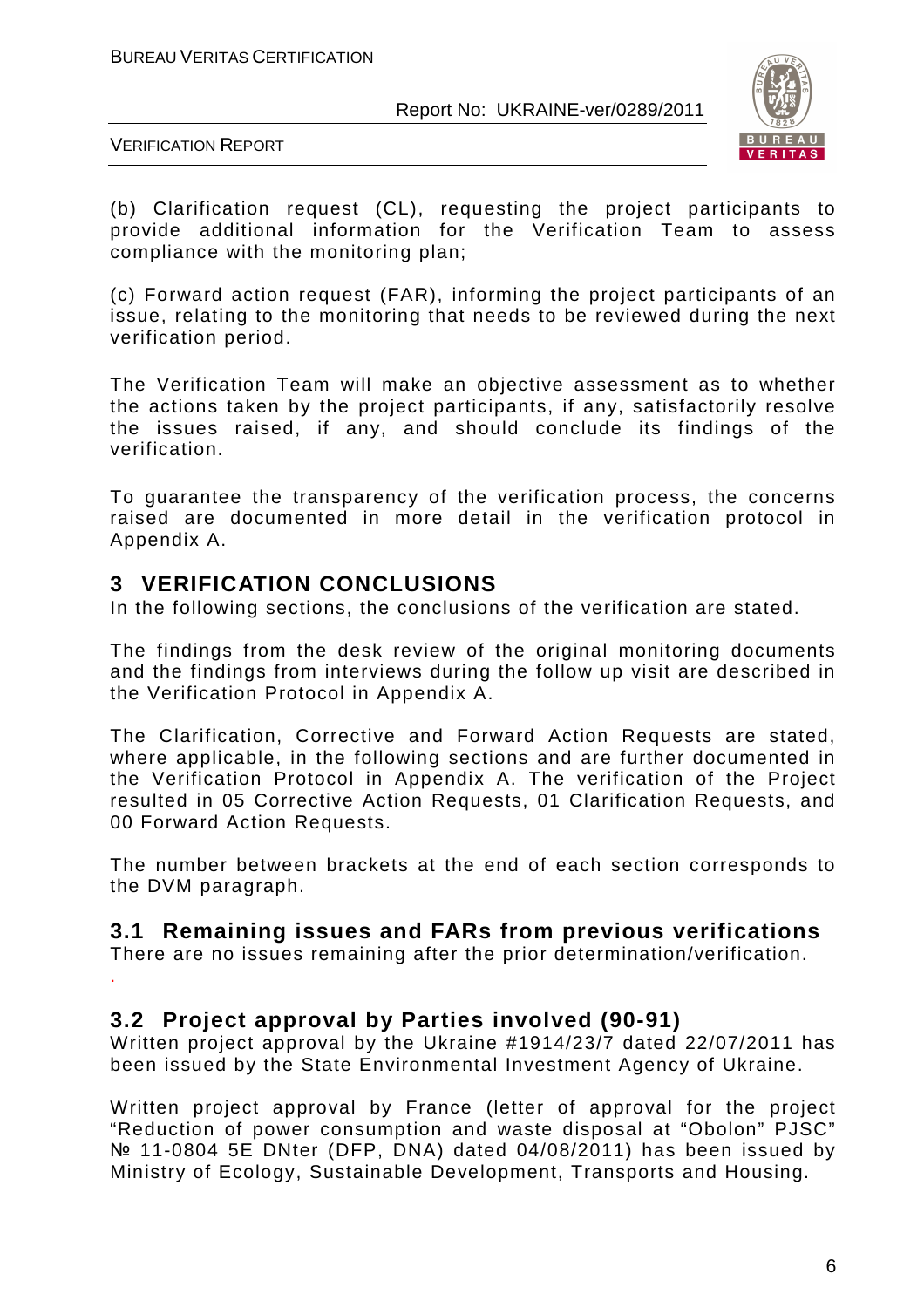



The abovementioned written approvals are unconditional.

#### **3.3 Project implementation (92-93)**

In accordance with the schedule of project implementation during the period 2000-2007 the plant had implemented the following measures:

In 2008:

• construction of a drying shop for sparging and utilization of biological waste

In 2009:

- changing steam drying of work clothing with electric system
- replacement of water pump at a water station
- installation of post-treatment system for condensate at the central heating shop

In 2010:

• reconstruction of brew houses #2 and #3 with implementation of energy-saving technologies

It was assessed by Bureau Veritas verification team during the site visit that the project has been implemented in accordance with the PDD regarding which the determination has been deemed final.

Project equipment has been installed with minor deviations from the schedule and is fully operational.

Outstanding issues related to the Project implementation, PP's response and BV Certification's conclusion is described in Appendix A.

#### **3.4 Compliance of the monitoring plan with the monitoring methodology (94-98)**

The monitoring occurred in accordance with the monitoring plan included in the PDD regarding which the determination has been deemed final.

For calculating the emission reductions, key factors influencing the baseline emissions and the activity level of the project and the emissions as well as risks associated with the project were taken into account, as appropriate.

Data sources used for calculating emission reductions, such as calibrated measuring equipment, the study of standardized emission factors for the Ukrainian electricity grid, IPCC guidelines are clearly identified, reliable and transparent.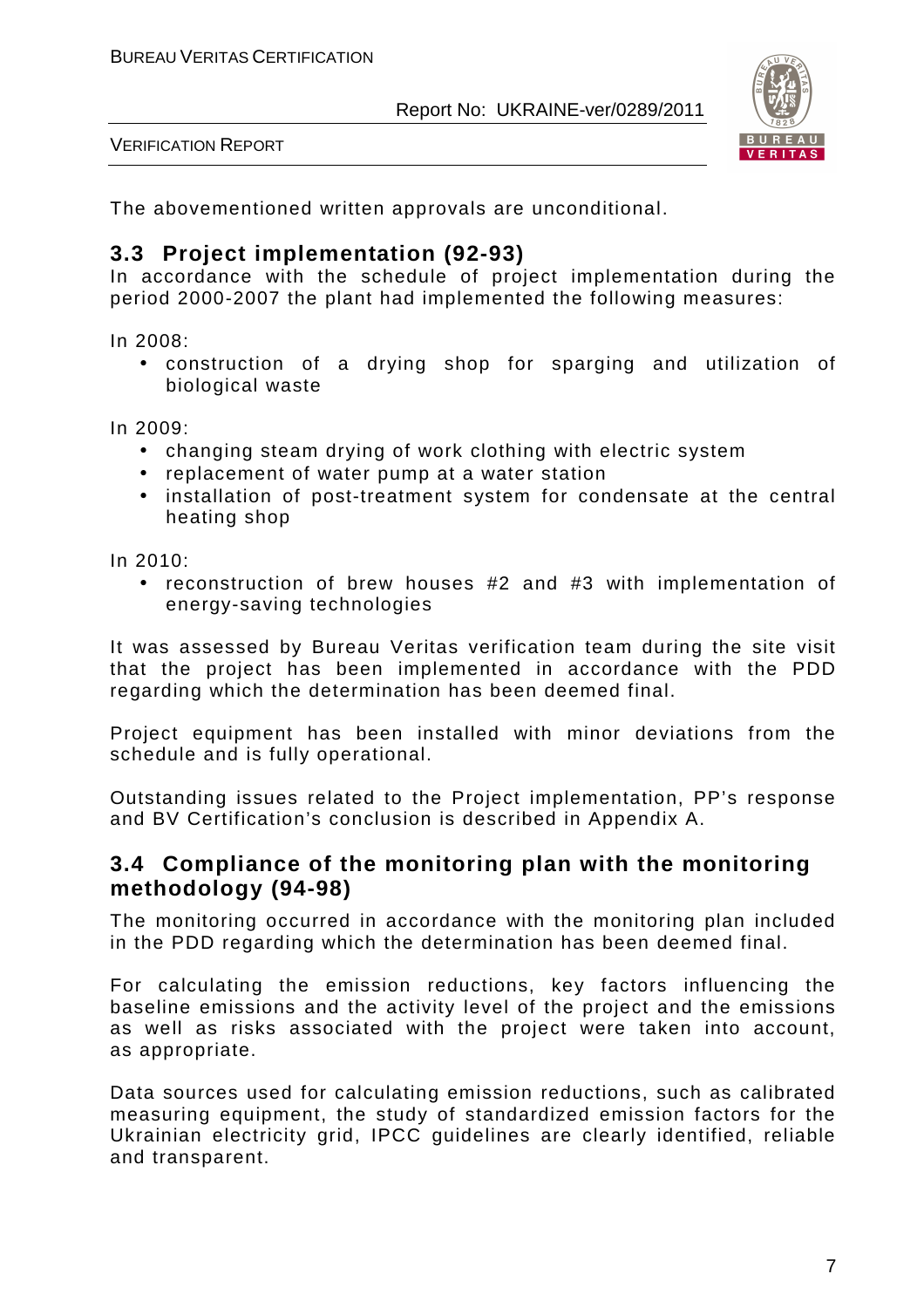

VERIFICATION REPORT

Emission factors, including default emission factors, are selected by carefully balancing accuracy and reasonableness, and appropriately justified of the choice.

The calculation of emission reductions is based on conservative assumptions and the most plausible scenarios in a transparent manner.

Outstanding issues related to the Compliance of the monitoring plan with the monitoring methodology, PP's response and BV Certification's conclusion is described in Appendix A.

# **3.5 Revision of monitoring plan (99-100)**

Not applicable.

#### **3.6 Data management (101)**

The implementation of data collection procedures is in accordance with the monitoring plan, including the quality control and quality assurance procedures.

The function of the monitoring equipment, including its calibration status, is in order.

Outstanding issues related to the Data management, PP's response and BV Certification's conclusion is described in Appendix.

#### **3.7 Verification regarding programmes of activities (102- 110)**

Not applicable.

#### **4 VERIFICATION OPINION**

Bureau Veritas Certification has performed the periodic verification of the «Reduction of power consumption and waste disposal at "Obolon" PJSC» Project in Ukraine. The verification was performed on the basis of UNFCCC criteria and host country criteria and also on the criteria given to provide for consistent project operations, monitoring and reporting.

The verification consisted of the following three phases: i) desk review of the project design and the baseline and monitoring plan; ii) follow-up interviews with project stakeholders; iii) resolution of outstanding issues and the issuance of the final verification report and opinion.

The management of "Obolon" PJSC and «Company «MT-Invest» LTD is responsible for the preparation of the GHG emissions data and the reported GHG emissions reductions of the project on the basis set out within the project Monitoring and Verification Plan indicated in the final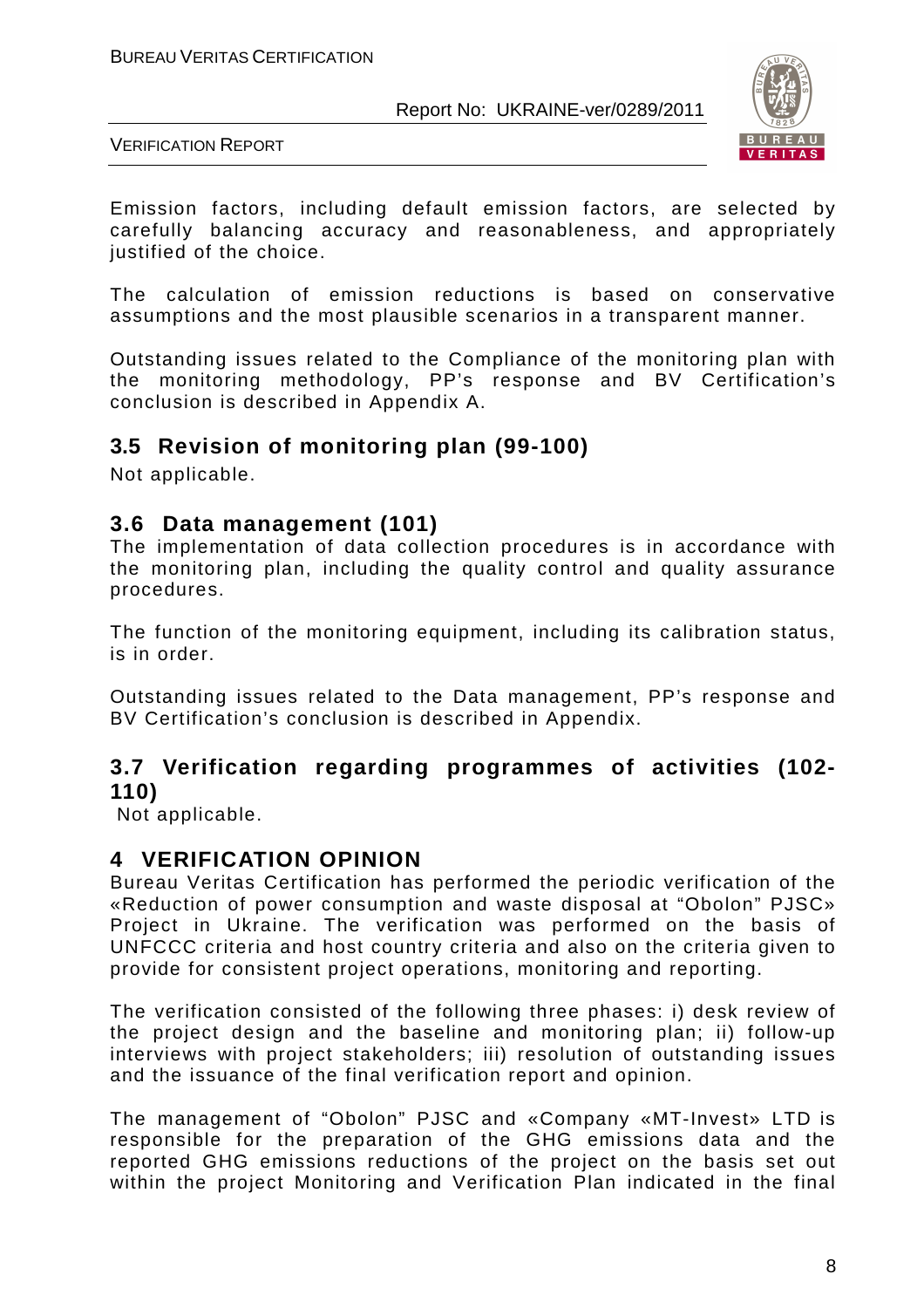

VERIFICATION REPORT

PDD version 2.0 dated 10/06/2011. The development and maintenance of records and reporting procedures in accordance with that plan, including the calculation and determination of GHG emission reductions from the project, is the responsibility of the management of the project.

Bureau Veritas Certification verified the Project Monitoring Report version 2.0 dated 23/08/2011 for the reporting period as indicated below. Bureau Veritas Certification confirms that the project is implemented as planned and described in determinated PDD. Installed equipment being essential for generating emission reduction runs reliably and is calibrated appropriately. The monitoring system is in place and the project is generating GHG emission reductions.

Bureau Veritas Certification can confirm that the GHG emission reduction is calculated without material misstatements. Our opinion relates to the project's GHG emissions and resulting GHG emissions reductions reported and related to the approved project baseline and monitoring, and its associated documents. Based on the information we have seen and evaluated, we confirm the following statement:

Reporting period: From 01/01/2008 to 31/12/2010

| Baseline emissions         |         | $: 1476468$ t CO2 equivalents. |
|----------------------------|---------|--------------------------------|
| Project emissions          | :415294 | t CO2 equivalents.             |
| <b>Emission Reductions</b> |         | $: 1061174$ t CO2 equivalents. |

Reporting period: From 01/01/2008 to 31/12/2008

| Baseline emissions         | :575744 | t CO2 equivalents. |
|----------------------------|---------|--------------------|
| Project emissions          | :174821 | t CO2 equivalents. |
| <b>Emission Reductions</b> | :400922 | t CO2 equivalents. |
|                            |         |                    |

Reporting period: From 01/01/2009 to 31/12/2009

| :453830 | t CO <sub>2</sub> equivalents. |
|---------|--------------------------------|
| :105665 | t CO <sub>2</sub> equivalents. |
| :348164 | t CO2 equivalents.             |
|         |                                |

Reporting period: From 01/01/2010 to 31/12/2010

| <b>Baseline emissions</b>  | :446894 | t CO <sub>2</sub> equivalents. |
|----------------------------|---------|--------------------------------|
| Project emissions          | :134807 | t CO <sub>2</sub> equivalents. |
| <b>Emission Reductions</b> | :312088 | t CO2 equivalents.             |
|                            |         |                                |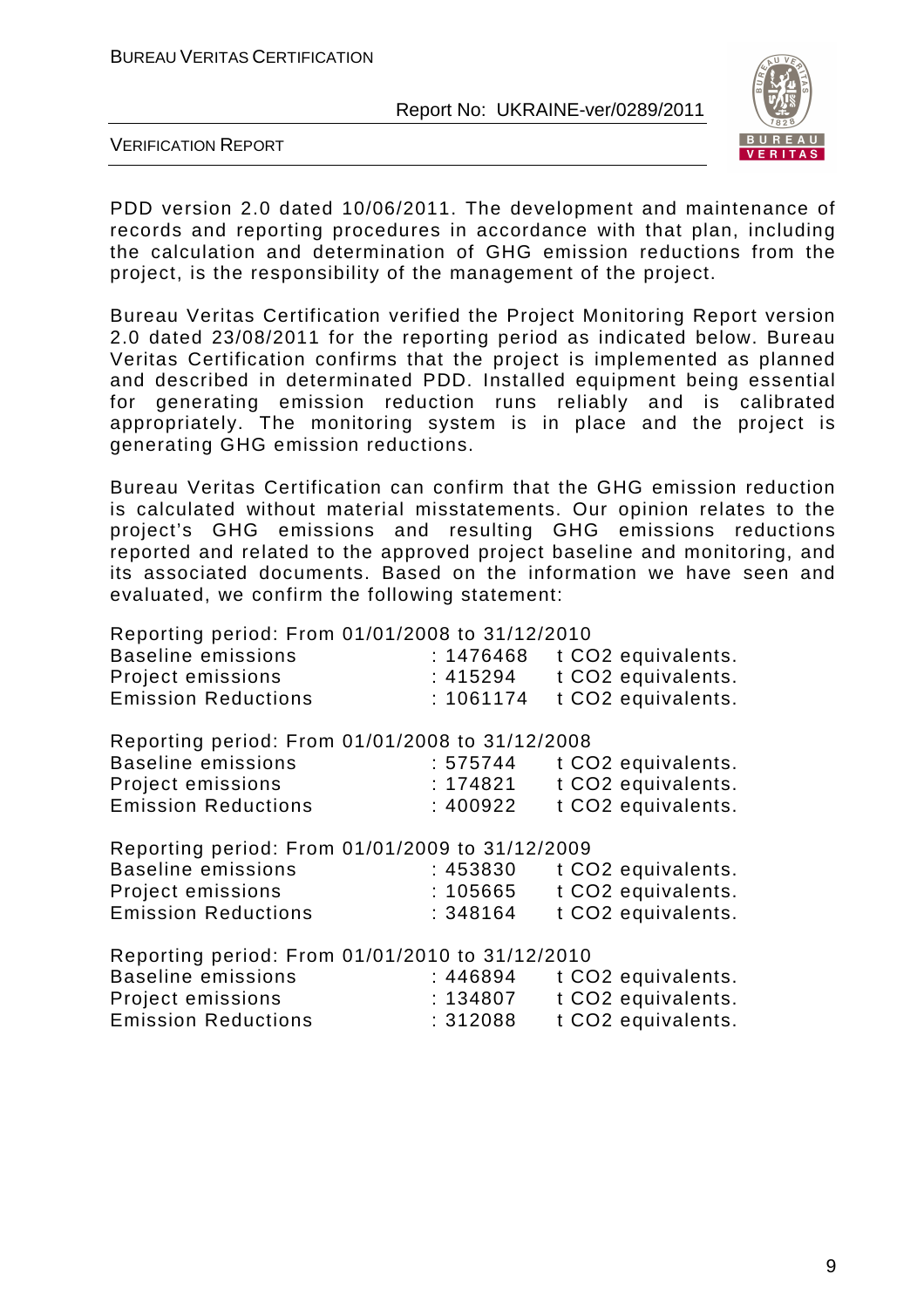

VERIFICATION REPORT

# **5 REFERENCES**

#### **Category 1 Documents:**

Documents provided by «Company «MT-Invest» LTD that relate directly to the GHG components of the project.

- /1/ PDD "Reduction of power consumption and waste disposal at "Obolon" PJSC" version 2.0 dated 10/06/2011.
- /2/ Monitoring Report for 2008-2010 "Reduction of power consumption and waste disposal at "Obolon" PJSC", version 1.0 dated 07/07/2011.
- /3/ Monitoring Report for 2008-2010 "Reduction of power consumption and waste disposal at "Obolon" PJSC", version 2.0 dated 23/08/2011.
- /4/ Excel-file "MR\_2008-2010\_Obolon\_v.1.xls"
- /5/ Letter of Approval #1914/23/7 for the project "Reduction of power consumption and waste disposal at "Obolon" PJSC" issued by State Environmental Investment Agency of Ukraine dated 22/07/2011.
- /6/ Letter of Approval № 11-0804 5E DNter (DFP, DNA) dated 04/08/2011 for the project "Reduction of power consumption and waste disposal at "Obolon" PJSC" issued by Ministry of Ecology, Sustainable Development, Transports and Housing, General Directorate for Energy and Climate - Climate and energy efficiency service - Carbon markets desk.

#### **Category 2 Documents:**

Background documents related to the design and/or methodologies employed in the design or other reference documents.

- /1/ Decree of Cabinet of Ministers of Ukraine #206, dated 22/02/2006
- /2/ JISC Guidance on criteria for baseline setting and monitoring. Version 02.
- /3/ "Combined tool to identify the baseline scenario and demonstrate additionality" (Version 03.0.0)
- /4/ Glossary of Joint Implementation Terms, Version 03.
- /5/ Decree #43 on approval of indexes of specific carbon dioxide emissions in the year 2010 issued by NEIA dated 28.03.2011.
- /6/ Decree #62 on approval of indexes of specific carbon dioxide emissions in the year 2008 issued by NEIA dated 15.04.2011.
- /7/ Decree #63 on approval of indexes of specific carbon dioxide emissions in the year 2009 issued by NEIA dated 15.04.2011.
- /8/ Decree #75 on approval of indexes of specific carbon dioxide emissions in the year 2011 issued by NEIA dated 12.05.2011.
- /9/ 2 transfer certificates of permanent assets dated 14.03.2008
- /10/ 3 statements on equipment putting into operation dated 28.10.2009
- /11/ Application of department chief for education of some categories of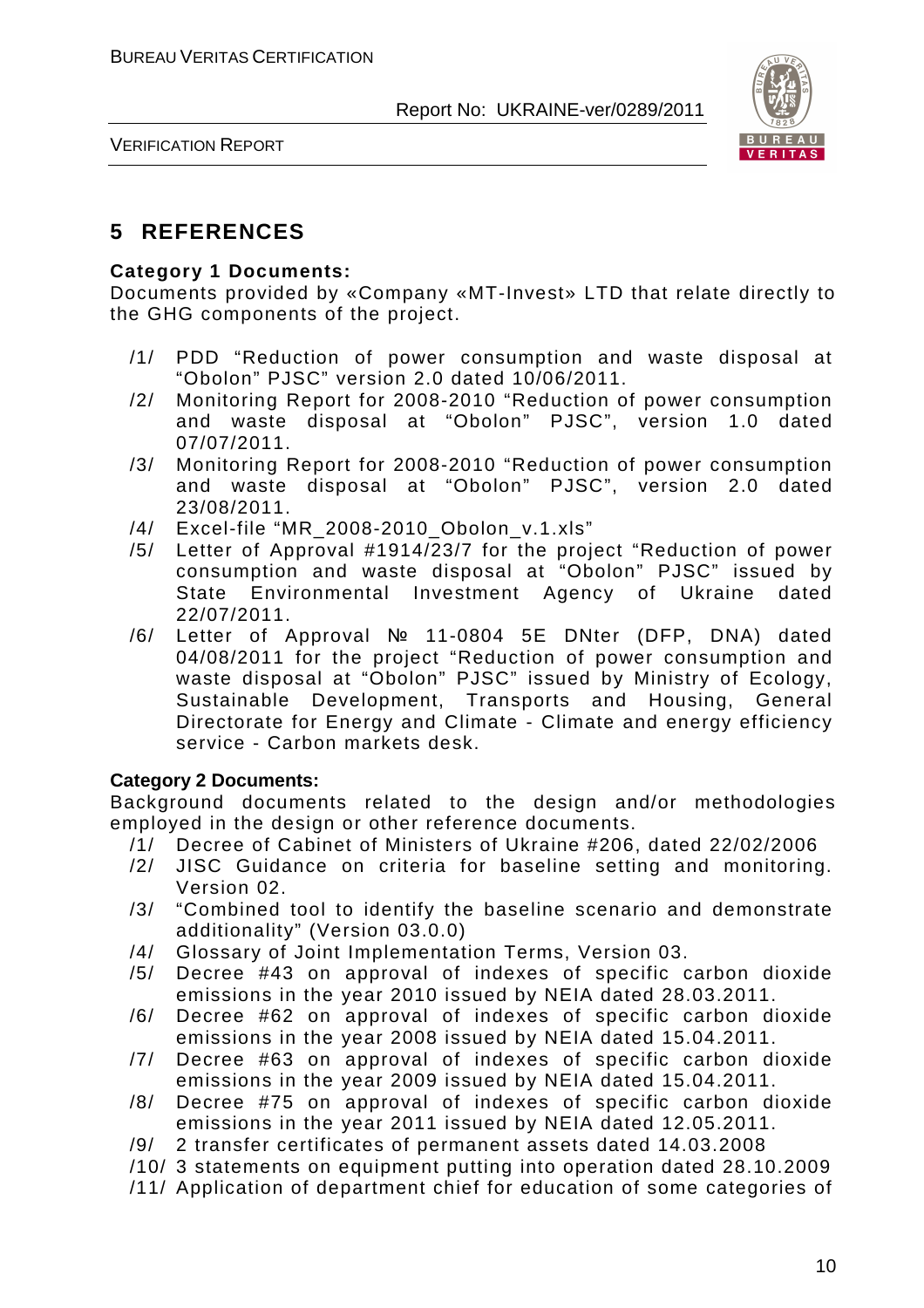VERIFICATION REPORT



personnel of CJSC "Obolon" in 2011. Approved on 28.12.2010

- /12/ Article in the newspaper "Kyivska Pravda"
- /13/ Assignment for design, production and assembling of assembling station and return of condensate after facilities for sparging dehydration dated 26.10.2010
- /14/ Conclusion №26/07.12.2010-0001 dated 10.01.2011 of state ecological expertise
- /15/ Contract №3 dated 26.10.2010
- /16/ Contract №74.2907-ERG 5SL dated 29.09.2009
- /17/ Documents that substantiate wastes amount, that are necessary for receiving the permission for pollutants emission into the atmospheric air from stationary sources dated 03.09.2008
- /18/ Form 11-MPT for 2008
- /19/ Form 11-MPT for 2009
- /20/ Form 11-MPT for 2010
- /21/ Letter №2800/0/2-11 dated 28/07/2011
- /22/ Form 24 for 2008
- /23/ Form 24 for 2009
- /24/ Form 24 for 2010
- /25/ Hangover protocol for boiling amount from 27.01.2009 until 03.02.2009
- /26/ Hangover-takeover protocol on recuperation and vacuum evaporation facilities dated 16.09.2010
- /27/ Hangover-takeover protocol. Boiling order №4 dated 07.04.2009
- /28/ Information on specific indicators waste generation and information on waste generation for the previous, current and next years draft for 2000
- /29/ Information on specific indicators waste generation and information on waste generation for the previous, current and next years draft for 2008
- /30/ Information on specific indicators waste generation and information on waste generation for the previous, current and next years draft for 2009
- /31/ Information on specific indicators waste generation and information on waste generation for the previous, current and next years draft for 2010
- /32/ Letter №06.07/3252/905 dated 20.05.2011 about relegalization of permission for pollutants wastes
- /33/ List of compressors of cooling-booster station for 01.01.2011
- /34/ List of documents related to technological equipment that is contained in the boundary of project "Reduction of power consumption and waste disposal at "Obolon" PJSC", that justify the property of PJSC "Obolon" and legal usage and according to which JI project will be realized
- /35/ Multifunctional electric meter EPQS 122.21.18LL. Reg.№623630. Passport
- /36/ Passport of boiler SEOG-604 Reg.№В-6296
- /37/ Permission for object operation beginning №3538.07.30-15.96.0 from 12.12.2007 until 12.12.2010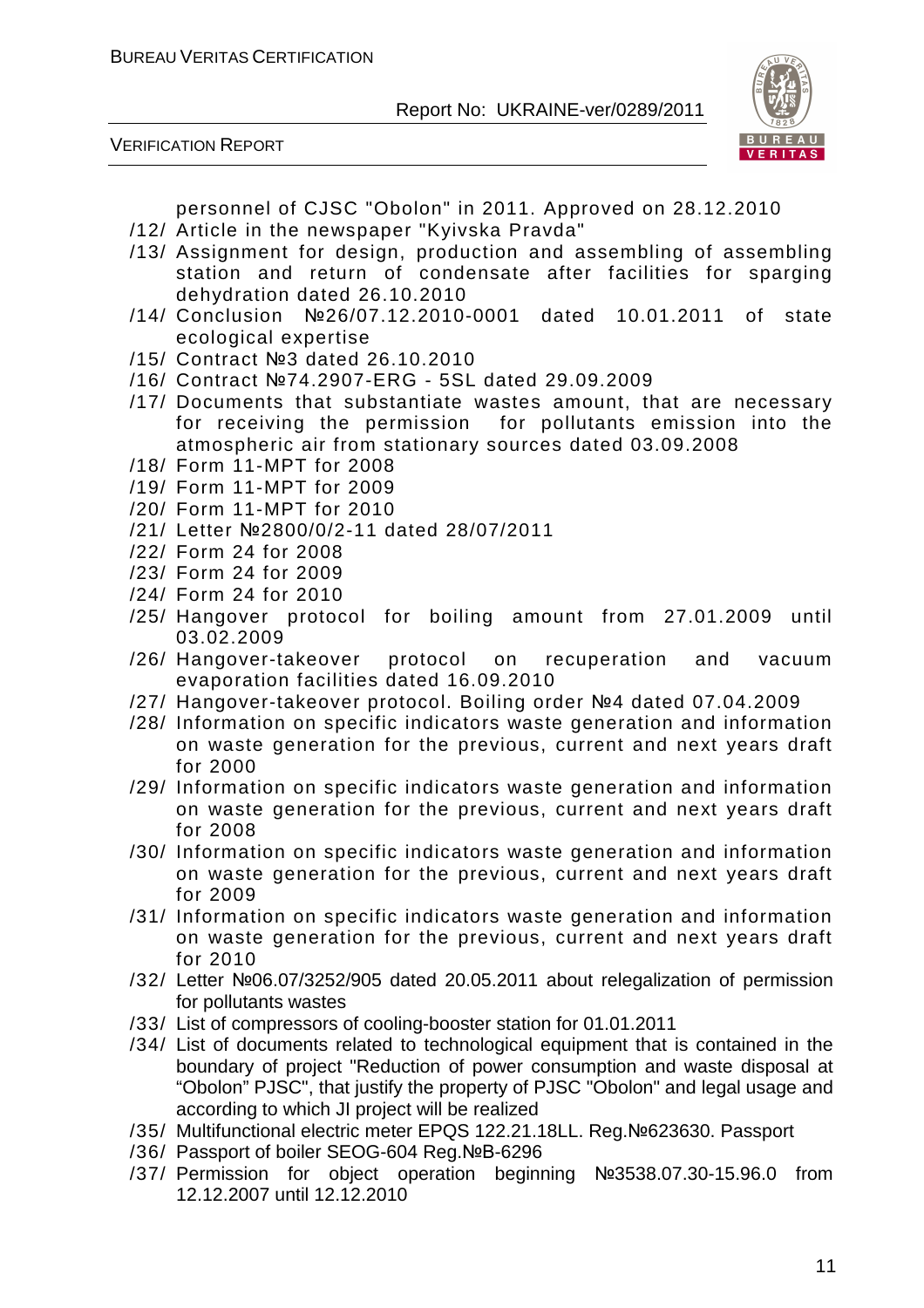VERIFICATION REPORT



- /38/ Permission №8038000000-003 for pollutants emission into the atmospheric air from stationary sources dated 19.05.2011
- /39/ Permission №8038000000-003 for pollutants emission into the atmospheric air from stationary sources dated 25.09.2008
- /40/ Permission №8038000000-003 for wastes placing in 2009 dated 13.05.2008
- /41/ Permission №8038000000-003 for wastes placing in 2011 dated 14.06.2010
- /42/ Photo. Ammoniac compressor SAB 233. Інв.№827422
- /43/ Photo. Ammoniac cooling station
- /44/ Photo. Compressor 2BM-27/9M2. Inv.№516791
- /45/ Photo. Compressor SAB 202 SM Inv.№525055
- /46/ Photo. Compressor SSRML-200-2S VFD Inv.№827421
- /47/ Photo. Condenser NK273/4000-4W. Registration №94
- /48/ Photo. Evaporating condenser. Inv.№803248
- /49/ Photo. Filtration department of fermentation workshop. Boiling workshop
- /50/ Photo. Granular sparging cooling department.
- /51/ Photo. KhKTs Senior Foreman room
- /52/ Photo. Leading ecology engineer's room
- /53/ Photo. List of protecting sets Champion Super
- /54/ Photo. Sanitary inspector's room. Radiology laboratory.
- /55/ Photo. Scheme of CJSC "Obolon" carbonic station reconstruction
- /56/ Photo. Scheme of СО2 supply of general production workshops ОТЕХ-113.ОРП.00-ТХ
- /57/ Protocol №598904 of parametrization and validation of devices differentiated by the periods of electric power consumption accounting dated 15.12.2008
- /58/ Protocol of testing of complex automatic line of beer and beer cocktails bottling according to the order №505/0/3-08 dated 17.09.2008
- /59/ Report #15/1/7-97 dated 28/09/2009 State inspection of energy saving
- /60/ Report on results of fuel, heat and electric power usage for 2006 dated 05.01.2007
- /61/ Report on results of fuel, heat and electric power usage for 2007 dated 08.01.2008
- /62/ Report on results of fuel, heat and electric power usage for 2009 dated 15.01.2010
- /63/ Scheme of CJSC "Obolon" general layout
- /64/ Statement of erection supervision work carried out according to the contract №74.2907-ERG-CHM dated 15.12.2009
- /65/ Statements on delivery of equipment into operation dated 28.10.2009
- /66/ Transfer certificate of permanent assets. Pump WILO ASP 200 CS 132/4
- /67/ Wastes and package materials accounting. Typical form N 1-BT started in January 2009
- /68/ Statement №88/9/1 on providing services related to reactive power flow-over compensation for September 2010
- /69/ Statement of erection supervision work carried out according to the contract №74.2907-ERG-CHM dated 15.12.2009
- /70/ Statement on equipment putting into operation dated 10.11.2008
- /71/ Statement on validation and putting into operation of TsKT third order controlling system dated 03.07.2009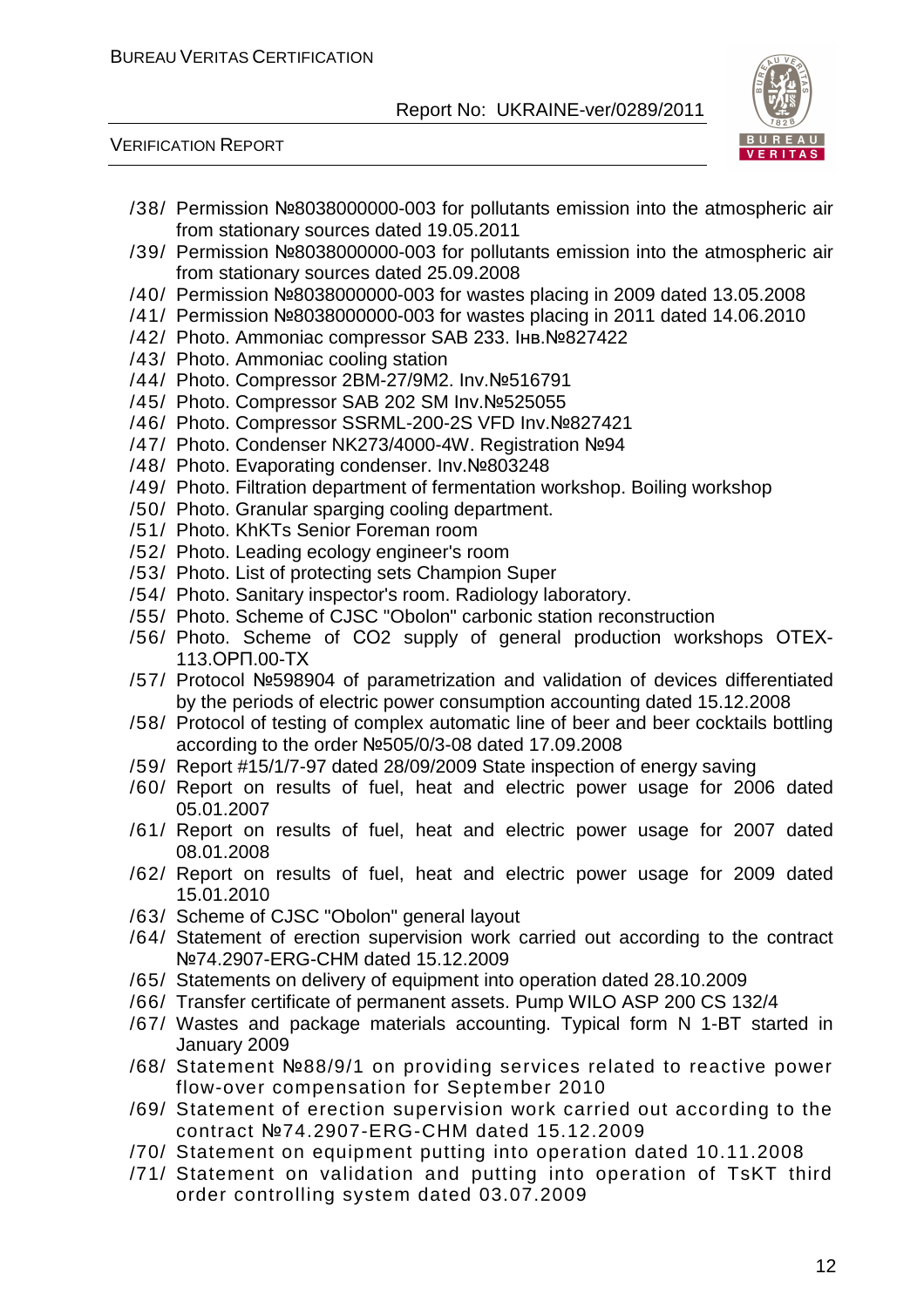

VERIFICATION REPORT

- /72/ Statements on delivery of equipment into operation dated 28.10.2009
- /73/ Transfer certificate of permanent assets. Pump WILO ASP 200 CS 132/4
- /74/ Wastes and package materials accounting. Typical form N 1-BT started in January 2009

#### **Persons interviewed:**

List persons interviewed during the verification or persons that contributed with other information that are not included in the documents listed above.

- /1/ Ivan Gorban Technical Director
- /2/ Sergiy Pustovit Leading Energy Management
- /3/ Svitlana Bashmakova Senior Engineer on Environmental Protection
- /4/ Oleksandr Solomenko Head-refrigerating compressor plant
- /5/ Anatoliy Zakrevskiy Chief power engineer
- /6/ Evgen Zuravliov Director on Ecology projects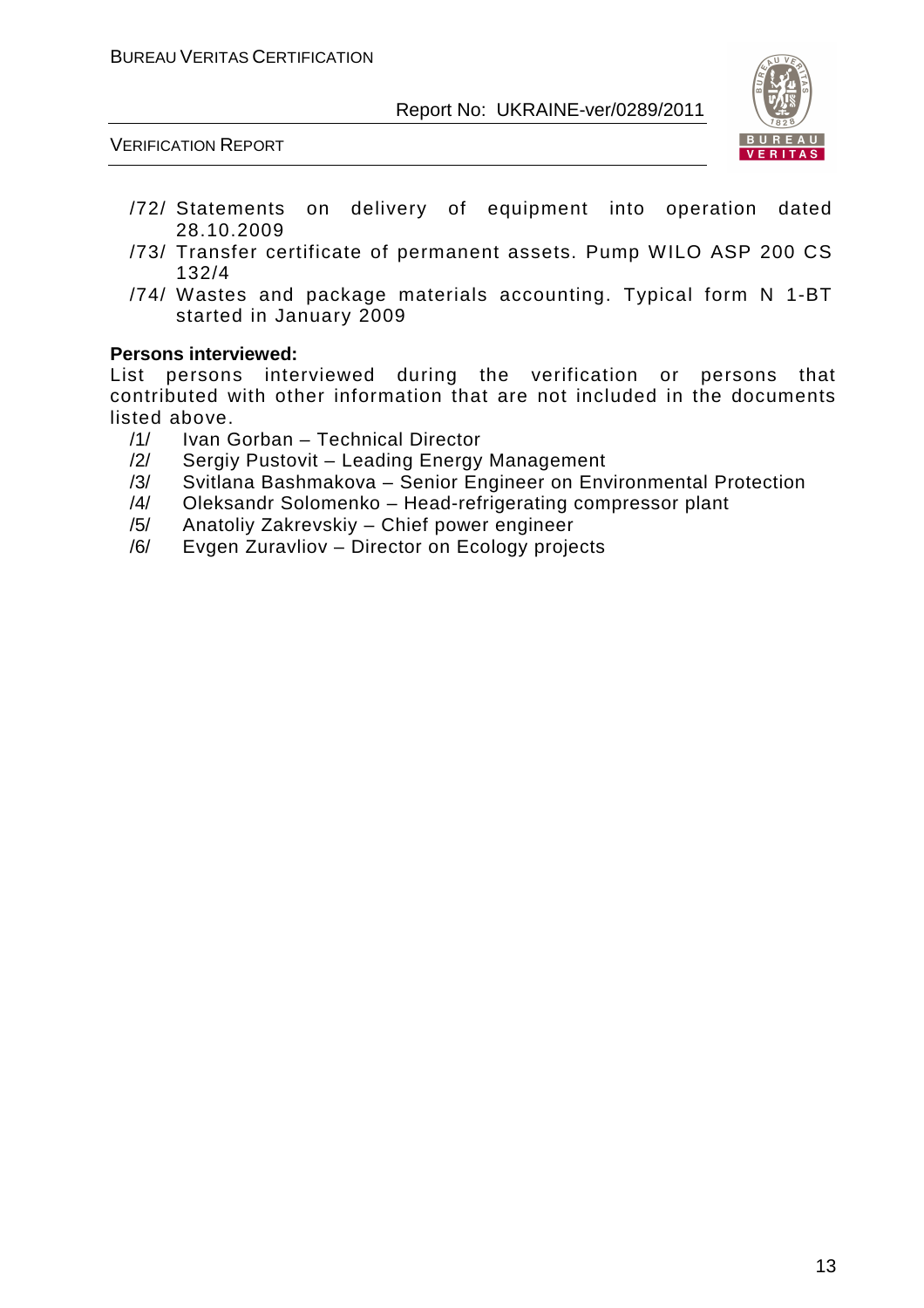

VERIFICATION REPORT

# APPENDIX A: VERIFICATION PROTOCOL

|  |                                         |  |  | Check list for verification, according to the JOINT IMPLEMENTATION DETERMINATION AND |  |
|--|-----------------------------------------|--|--|--------------------------------------------------------------------------------------|--|
|  | <b>VERIFICATION MANUAL (Version 01)</b> |  |  |                                                                                      |  |

| <b>DVM</b> | <b>Check Item</b>                                                                                                                      | Initial finding                                                                                                                                                                                                                                                                                                                                                                                                                                                                                                                                                                                                         | <b>Draft</b>      | <b>Final</b>    |
|------------|----------------------------------------------------------------------------------------------------------------------------------------|-------------------------------------------------------------------------------------------------------------------------------------------------------------------------------------------------------------------------------------------------------------------------------------------------------------------------------------------------------------------------------------------------------------------------------------------------------------------------------------------------------------------------------------------------------------------------------------------------------------------------|-------------------|-----------------|
| Paragr     |                                                                                                                                        |                                                                                                                                                                                                                                                                                                                                                                                                                                                                                                                                                                                                                         | <b>Conclusi</b>   | <b>Conclusi</b> |
| aph        |                                                                                                                                        |                                                                                                                                                                                                                                                                                                                                                                                                                                                                                                                                                                                                                         | on                | on              |
|            | <b>Project approvals by Parties involved</b>                                                                                           |                                                                                                                                                                                                                                                                                                                                                                                                                                                                                                                                                                                                                         |                   |                 |
| 90         | Party involved, other than the<br>host Party, issued a written<br>accordance with paragraph 38 of<br>the JI guidelines, at the latest? | Has the DFPs of at least one   The Ministry of Ecology, Sustainable<br>Development, Transports and Housing,<br>General Directorate for Energy and<br>project approval when submitting   Climate - Climate and energy efficiency<br>the first verification report to the   service - Carbon markets desk of France<br>secretariat for publication in (Party involved which is not the host<br>country) has issued a written project<br>approval (letter of approval for the project<br>"Reduction of power consumption and<br>waste disposal at "Obolon" PJSC" № 11-<br>0804 5E DNter (DFP, DNA) dated<br>$04/08/2011$ . |                   |                 |
|            |                                                                                                                                        | <b>Corrective Action Request (CAR) 01:</b><br>Please, include in the Monitoring Report<br>the detailed information on letters of<br>approval issued by Parties involved.                                                                                                                                                                                                                                                                                                                                                                                                                                                | CAR <sub>01</sub> | OK.             |
|            |                                                                                                                                        | <b>Corrective Action Request (CAR) 02:</b><br>etter of Approval from sponsor Party is                                                                                                                                                                                                                                                                                                                                                                                                                                                                                                                                   | CAR02             | <b>OK</b>       |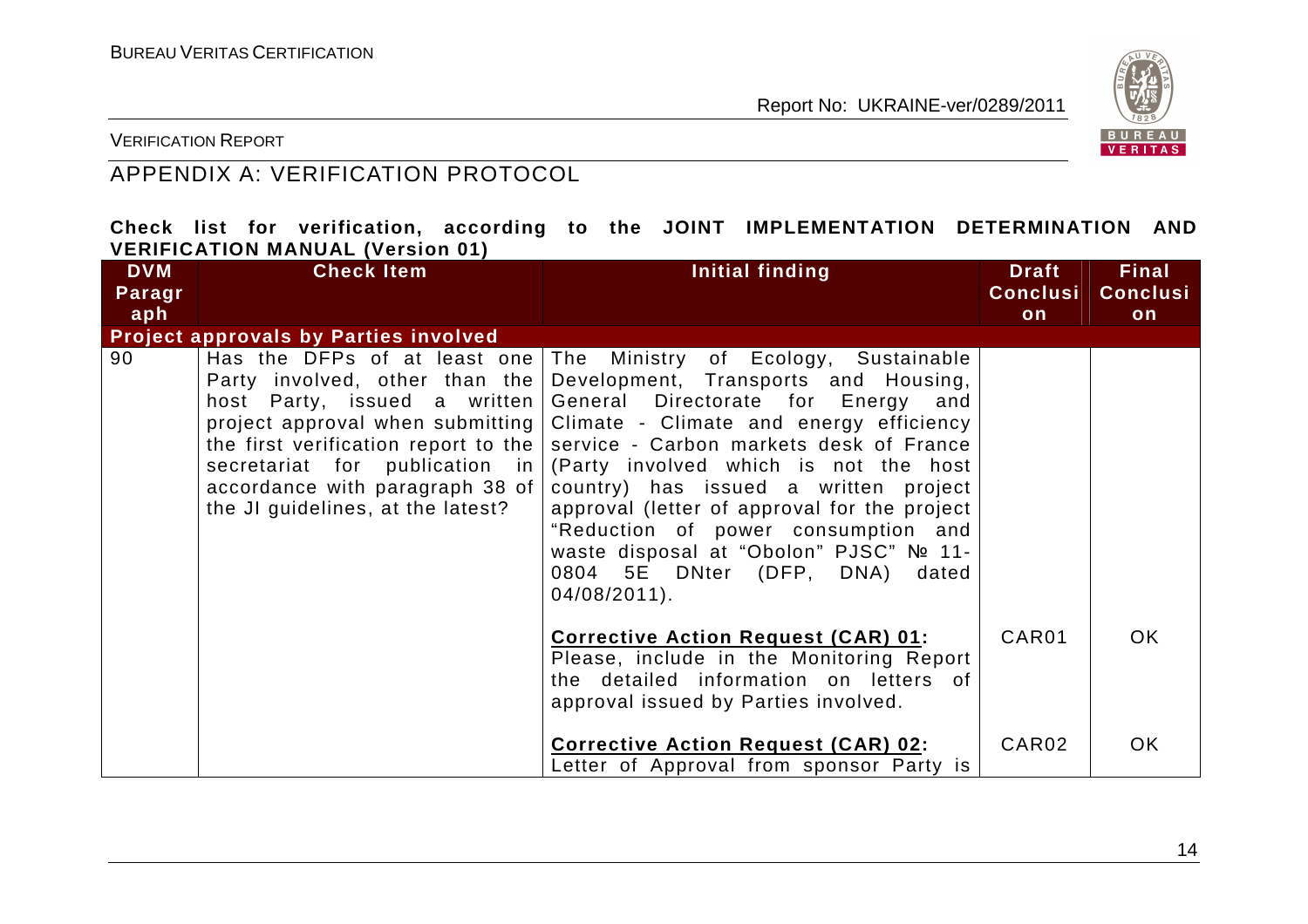

|                                 | <b>VERIFICATION REPORT</b>                                                                                                                                                                    |                                                                                                                                                                                                                                                                                                                                                         |                                       |                                       |  |
|---------------------------------|-----------------------------------------------------------------------------------------------------------------------------------------------------------------------------------------------|---------------------------------------------------------------------------------------------------------------------------------------------------------------------------------------------------------------------------------------------------------------------------------------------------------------------------------------------------------|---------------------------------------|---------------------------------------|--|
| <b>DVM</b><br>Paragr<br>$ $ aph | <b>Check Item</b>                                                                                                                                                                             | Initial finding                                                                                                                                                                                                                                                                                                                                         | <b>Draft</b><br><b>Conclusi</b><br>on | <b>Final</b><br><b>Conclusi</b><br>on |  |
|                                 |                                                                                                                                                                                               | not provided.                                                                                                                                                                                                                                                                                                                                           |                                       |                                       |  |
| 91                              | project<br>all<br>the<br>written<br>Are<br>Parties<br>involved<br>approvals by<br>unconditional?                                                                                              | All the written project approvals by Parties<br>involved are unconditional.                                                                                                                                                                                                                                                                             | <b>OK</b>                             | <b>OK</b>                             |  |
|                                 | <b>Project implementation</b>                                                                                                                                                                 |                                                                                                                                                                                                                                                                                                                                                         |                                       |                                       |  |
| 92                              | been<br>Has<br>the<br>project<br>implemented in accordance with<br>the PDD regarding which the<br>determination has been deemed<br>final and is so listed on the<br><b>UNFCCC JI website?</b> | The project has been implemented in<br>accordance with the PDD listed on the<br>UNFCCC JI website.<br><b>Corrective Action Request (CAR) 03:</b><br>In the section A.2 of the Monitoring<br>Report, registration number of the JI<br>project is not indicated. Please, indicate JI<br>reference registration number in the<br><b>Monitoring Report.</b> | CAR <sub>03</sub>                     | OK.                                   |  |
| 93                              | What is the status of operation of<br>the project during the monitoring<br>period?                                                                                                            | Project equipment has been installed with<br>minor deviations from the schedule and is<br>fully operational.<br>It has been seen on site and can be<br>proved by the verification team.                                                                                                                                                                 | <b>OK</b>                             | <b>OK</b>                             |  |
|                                 | <b>Compliance with monitoring plan</b>                                                                                                                                                        |                                                                                                                                                                                                                                                                                                                                                         |                                       |                                       |  |
| 94                              | Did<br>monitoring occur<br>the<br>in<br>accordance with the monitoring<br>the<br><b>PDD</b><br>included<br>in<br>plan<br>which<br>regarding<br>the<br>determination has been deemed           | Yes, the monitoring occurs in accordance<br>with the monitoring plan included in the<br>PDD.                                                                                                                                                                                                                                                            | OK.                                   | <b>OK</b>                             |  |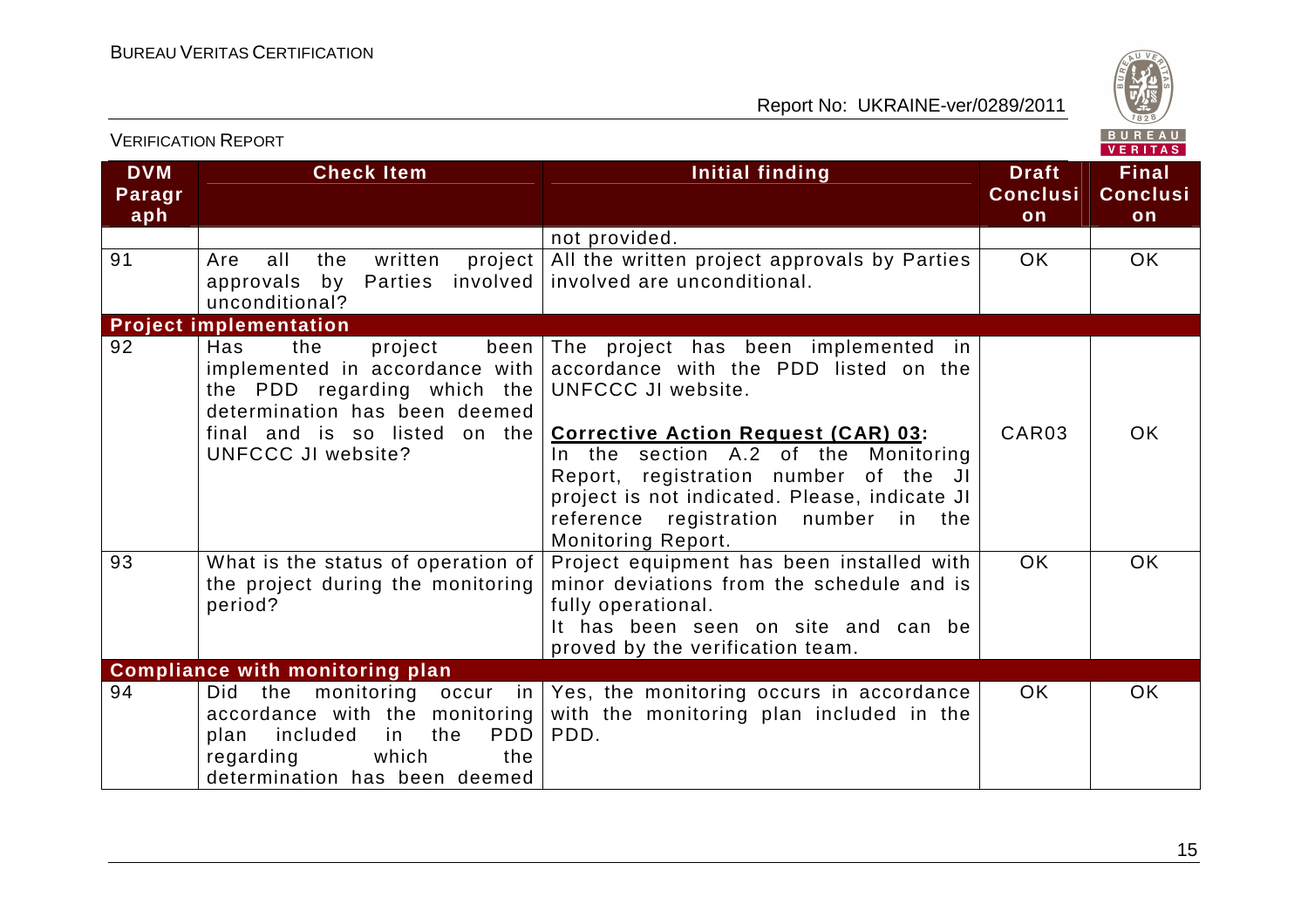

VERIFICATION REPORT

| <b>DVM</b><br>Paragr<br>aph | <b>Check Item</b>                                                                                                                                                                                                                                                                                                                                      | <b>Initial finding</b>                                                                                                                                                                                                  | <b>Draft</b><br><b>Conclusi</b><br>on | <b>Final</b><br><b>Conclusi</b><br>on |
|-----------------------------|--------------------------------------------------------------------------------------------------------------------------------------------------------------------------------------------------------------------------------------------------------------------------------------------------------------------------------------------------------|-------------------------------------------------------------------------------------------------------------------------------------------------------------------------------------------------------------------------|---------------------------------------|---------------------------------------|
|                             | final and is so listed on the<br><b>UNFCCC JI website?</b>                                                                                                                                                                                                                                                                                             |                                                                                                                                                                                                                         |                                       |                                       |
| 95(a)                       | For<br>reductions or enhancements of<br>net removals, were key factors,<br>e.g. those listed in $23$ (b) (i)-(vii)<br>above, influencing the baseline<br>emissions or net removals and<br>the activity level of the project<br>and the emissions or removals as<br>well as risks associated with the<br>project taken into account, as<br>appropriate? | calculating the emission Yes, all relevant key factors were taken<br>into account, as appropriate.                                                                                                                      | OK                                    | OK                                    |
| 95(b)                       | Are data sources<br>used<br>for I<br>or enhancements of net removals<br>clearly identified, reliable and<br>transparent?                                                                                                                                                                                                                               | <b>Clarification Request (CL) 01:</b><br>calculating emission reductions   Form 24 which is source of data on heat<br>and electricity consumption for 2000 was<br>not provided to verification team. Please<br>provide. | CL <sub>01</sub>                      | <b>OK</b>                             |
|                             |                                                                                                                                                                                                                                                                                                                                                        | <b>Corrective Action Request (CAR) 04:</b><br>Please specify numbers of formulas and<br>Figures in MR.                                                                                                                  | CAR04                                 | OK.                                   |
|                             |                                                                                                                                                                                                                                                                                                                                                        | <b>Corrective Action Request (CAR) 05:</b><br>Please provide references on relevant<br>excel spreadsheets with calculations in                                                                                          | CAR05                                 | <b>OK</b>                             |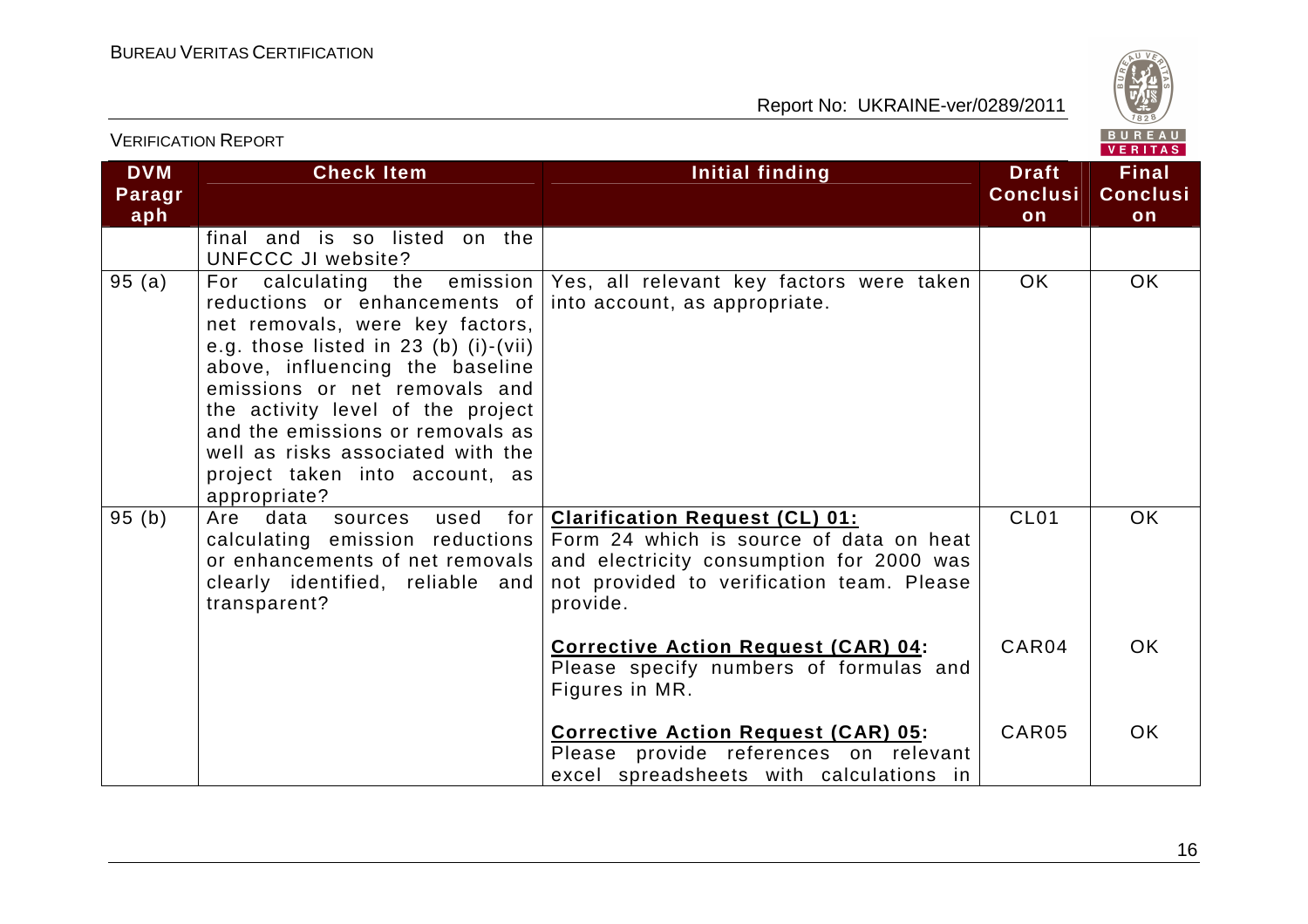

|                             |                                                                                                                                                                                                                                                                                            |                                                                                                                                                             |                                       | <b>VENIIAS</b>                        |
|-----------------------------|--------------------------------------------------------------------------------------------------------------------------------------------------------------------------------------------------------------------------------------------------------------------------------------------|-------------------------------------------------------------------------------------------------------------------------------------------------------------|---------------------------------------|---------------------------------------|
| <b>DVM</b><br>Paragr<br>aph | <b>Check Item</b>                                                                                                                                                                                                                                                                          | Initial finding                                                                                                                                             | <b>Draft</b><br><b>Conclusi</b><br>on | <b>Final</b><br><b>Conclusi</b><br>on |
|                             |                                                                                                                                                                                                                                                                                            | section C of MR.                                                                                                                                            |                                       |                                       |
| 95(c)                       | Are emission factors, including<br>default emission factors, if used<br>calculating the<br>emission<br>for<br>reductions or enhancements of<br>removals, selected<br>net<br>by<br>carefully balancing accuracy and<br>reasonableness.<br>and<br>appropriately justified of the<br>choice?  | Yes, emission factors selected by carefully<br>balancing accuracy and reasonableness,<br>and appropriately justified of the choice.                         | <b>OK</b>                             | OK                                    |
| 95(d)                       | Is the calculation of emission<br>reductions or enhancements of<br>net<br>removals<br>based<br>on<br>conservative assumptions and<br>the most plausible scenarios in a<br>transparent manner?                                                                                              | Yes, the calculation of emission reductions<br>based on conservative assumptions and<br>the most plausible scenarios<br>in in<br>a a<br>transparent manner. | <b>OK</b>                             | <b>OK</b>                             |
|                             | Applicable to JI SSC projects only                                                                                                                                                                                                                                                         |                                                                                                                                                             |                                       |                                       |
| 96                          | Is the relevant threshold to be<br>classified as JI SSC project not<br>exceeded during the monitoring<br>period on an annual average<br>basis?<br>If the threshold is exceeded, is<br>the maximum emission reduction<br>level estimated in the PDD for<br>the JI SSC project or the bundle | N/A                                                                                                                                                         | N/A                                   | N/A                                   |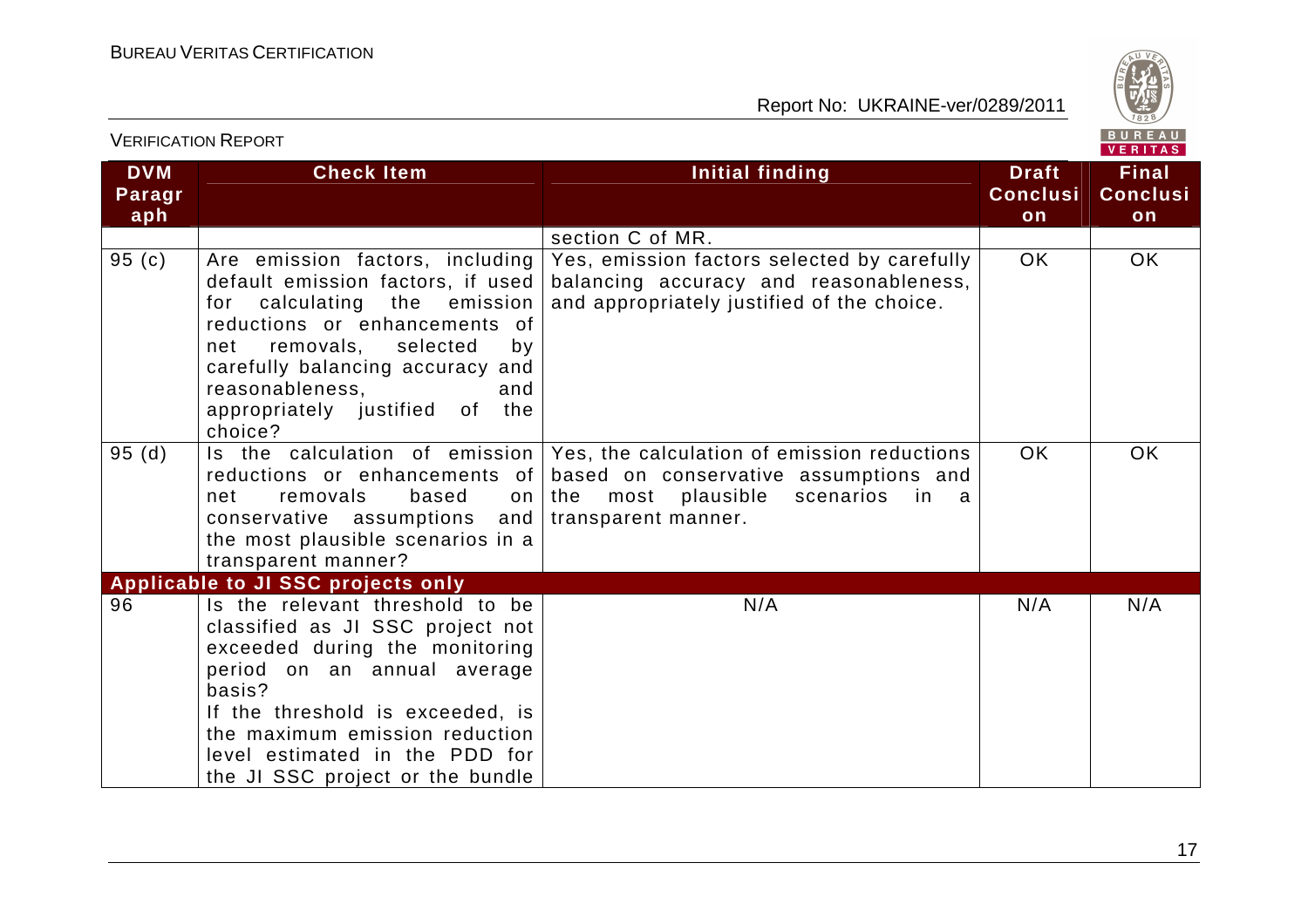

| <b>VERIFICATION REPORT</b>  |                                                                                                                                                                                                                                                                                                                                                              |                        |                                       |                                       |
|-----------------------------|--------------------------------------------------------------------------------------------------------------------------------------------------------------------------------------------------------------------------------------------------------------------------------------------------------------------------------------------------------------|------------------------|---------------------------------------|---------------------------------------|
| <b>DVM</b><br>Paragr<br>aph | <b>Check Item</b>                                                                                                                                                                                                                                                                                                                                            | <b>Initial finding</b> | <b>Draft</b><br><b>Conclusi</b><br>on | <b>Final</b><br><b>Conclusi</b><br>on |
|                             | period<br>for<br>the<br>monitoring<br>determined?                                                                                                                                                                                                                                                                                                            |                        |                                       |                                       |
|                             | Applicable to bundled JI SSC projects only                                                                                                                                                                                                                                                                                                                   |                        |                                       |                                       |
| 97 (a)                      | Has the composition of the<br>bundle not changed from that is<br>stated in F-JI-SSCBUNDLE?                                                                                                                                                                                                                                                                   | N/A                    | N/A                                   | N/A                                   |
| 97(b)                       | f <br>determination<br>the<br>was<br>conducted on the basis of an<br>overall monitoring plan, have the<br>project participants submitted a<br>common monitoring report?                                                                                                                                                                                      | N/A                    | N/A                                   | N/A                                   |
| 98                          | If the monitoring is based on a<br>monitoring plan that provides for<br>overlapping monitoring periods,<br>are the monitoring periods per<br>component of the project clearly<br>in the monitoring<br>specified<br>report?<br>Do the monitoring periods not<br>overlap with those for which<br>verifications<br>were<br>already<br>deemed final in the past? | N/A                    | N/A                                   | N/A                                   |
|                             | <b>Revision of monitoring plan</b>                                                                                                                                                                                                                                                                                                                           |                        |                                       |                                       |
|                             | Applicable only if monitoring plan is revised by project participant                                                                                                                                                                                                                                                                                         |                        |                                       |                                       |
| 99(a)                       | the<br><b>Did</b><br>project<br>participants<br>provide<br>appropriate<br>an                                                                                                                                                                                                                                                                                 | N/A                    | N/A                                   | N/A                                   |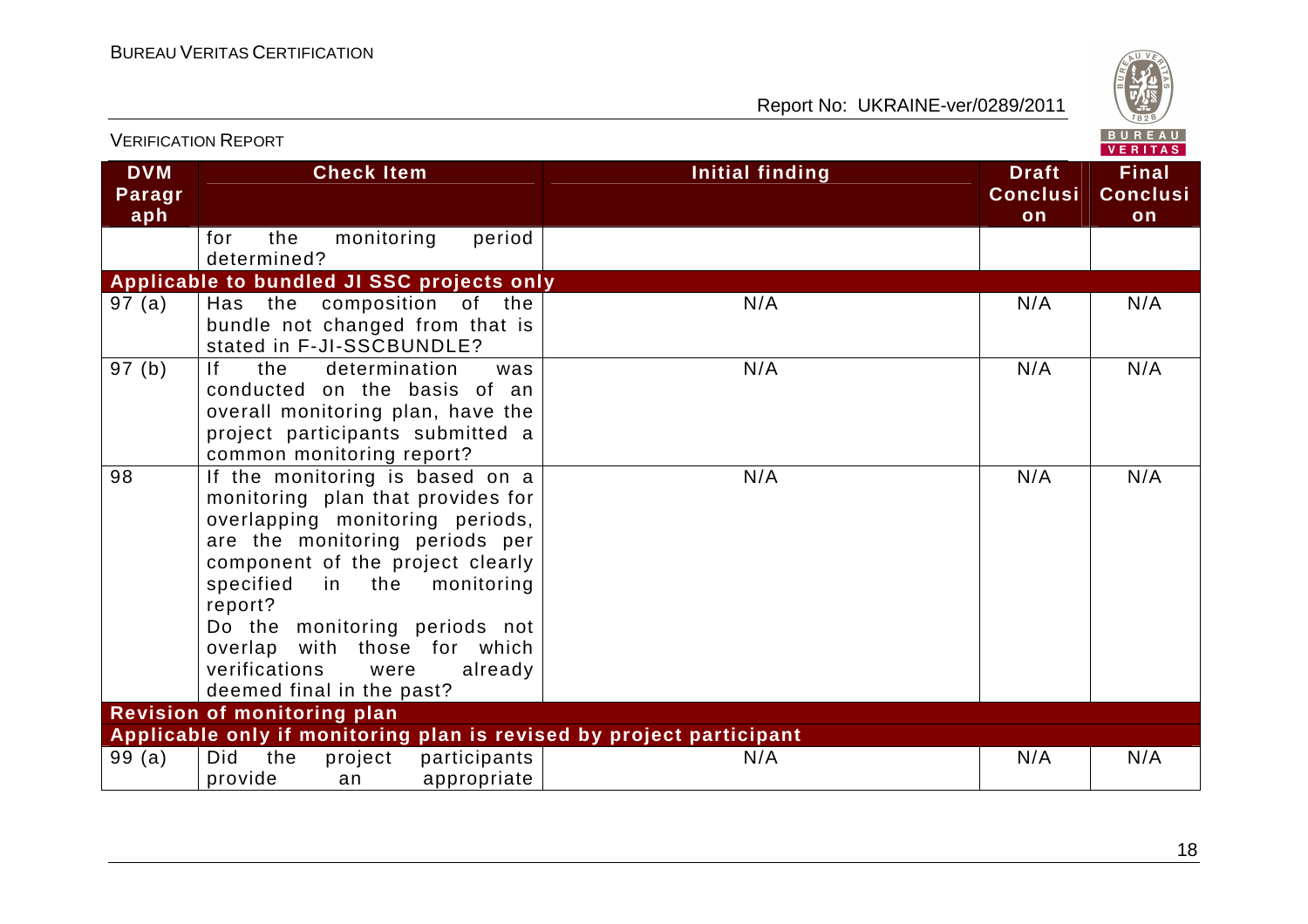

|                             |                                                                                                                                                                                                                                                                                                                |                                                          | <b>VERITAS</b>                        |
|-----------------------------|----------------------------------------------------------------------------------------------------------------------------------------------------------------------------------------------------------------------------------------------------------------------------------------------------------------|----------------------------------------------------------|---------------------------------------|
| <b>DVM</b><br>Paragr<br>aph | <b>Check Item</b>                                                                                                                                                                                                                                                                                              | Initial finding<br><b>Draft</b><br><b>Conclusi</b><br>on | <b>Final</b><br><b>Conclusi</b><br>on |
|                             | justification for the<br>proposed<br>revision?                                                                                                                                                                                                                                                                 |                                                          |                                       |
| 99(b)                       | Does the<br>proposed revision<br>improve the accuracy<br>and/or<br>applicability<br>of the control<br>information<br>collected<br>compared<br>to<br>the<br>original monitoring plan without<br>changing conformity with the<br>relevant rules and regulations for<br>the establishment of monitoring<br>plans? | N/A<br>N/A                                               | N/A                                   |
|                             | Data management                                                                                                                                                                                                                                                                                                |                                                          |                                       |
| 101 (a)                     | Is the implementation of data<br>collection<br>procedures<br>in<br>accordance with the monitoring<br>plan, including the quality control<br>and<br>quality<br>assurance<br>procedures?                                                                                                                         | N/A<br>N/A                                               | N/A                                   |
| 101(b)                      | Is the function of the monitoring<br>equipment,<br>including<br>its<br>calibration status, is in order?                                                                                                                                                                                                        | N/A<br>N/A                                               | N/A                                   |
| 101(c)                      | Are the evidence and records<br>for<br>the<br>monitoring<br>used<br>traceable<br>maintained<br>in a<br>manner?                                                                                                                                                                                                 | N/A<br>N/A                                               | N/A                                   |
| $101$ (d)                   | the<br>data<br>collection<br>Is.<br>and                                                                                                                                                                                                                                                                        | N/A<br>N/A                                               | N/A                                   |

VERIFICATION REPORT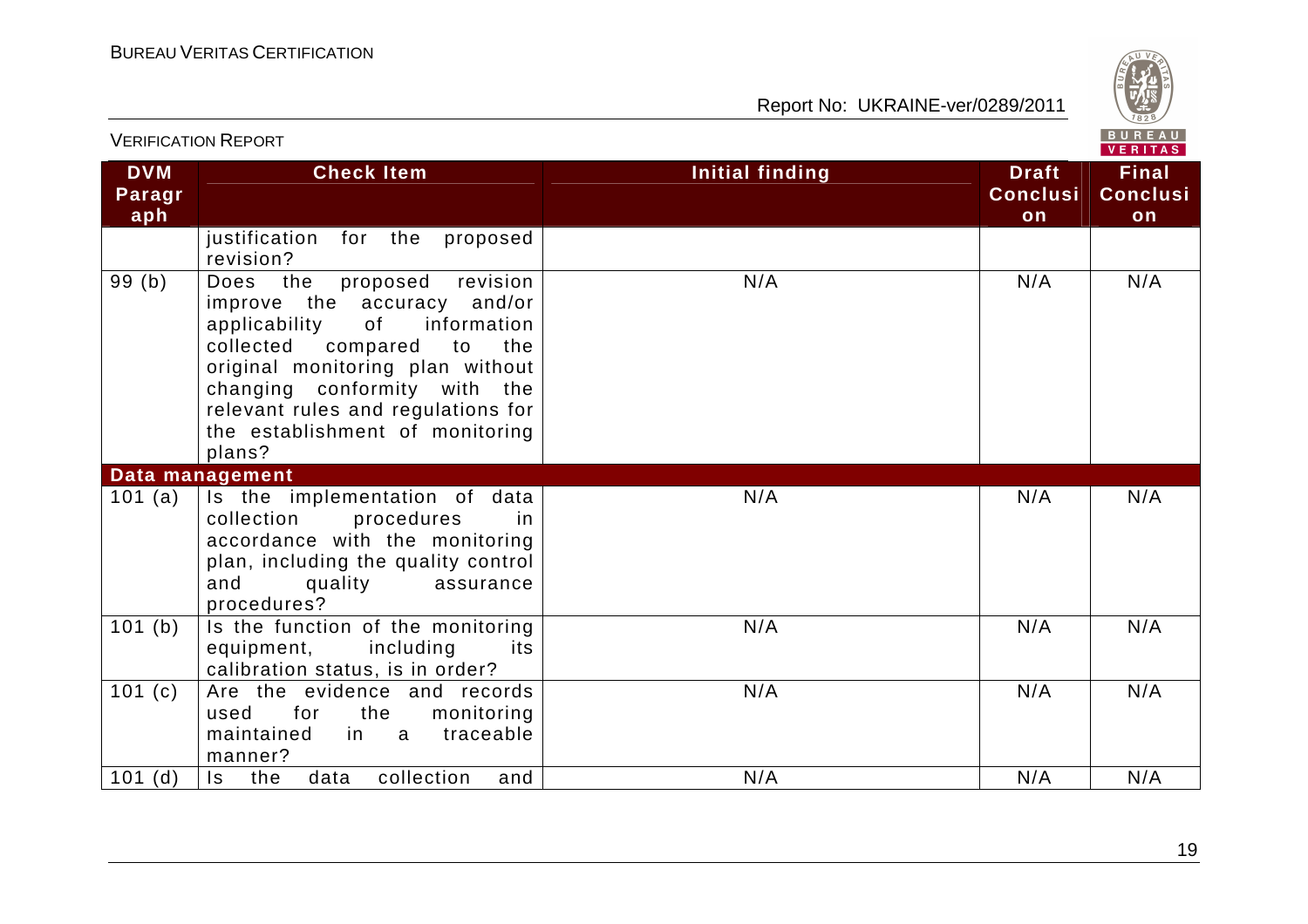

|                             | <b>VERIFICATION REPORT</b>                                                                                                                                                                                                                                                  |                                                                                    |                                       | BUREAU<br>VERITAS                     |
|-----------------------------|-----------------------------------------------------------------------------------------------------------------------------------------------------------------------------------------------------------------------------------------------------------------------------|------------------------------------------------------------------------------------|---------------------------------------|---------------------------------------|
| <b>DVM</b><br>Paragr<br>aph | <b>Check Item</b>                                                                                                                                                                                                                                                           | <b>Initial finding</b>                                                             | <b>Draft</b><br><b>Conclusi</b><br>on | <b>Final</b><br><b>Conclusi</b><br>on |
|                             | the<br>management system<br>for<br>project in accordance with the<br>monitoring plan?                                                                                                                                                                                       |                                                                                    |                                       |                                       |
|                             |                                                                                                                                                                                                                                                                             | Verification regarding programs of activities (additional elements for assessment) |                                       |                                       |
| 102                         | Is any JPA that has not been<br>added to the JI PoA not verified?                                                                                                                                                                                                           | N/A                                                                                | N/A                                   | N/A                                   |
| 103                         | Is the verification based on the<br>monitoring reports of all JPAs to<br>be verified?                                                                                                                                                                                       | N/A                                                                                | N/A                                   | N/A                                   |
| 103                         | Does the verification ensure the<br>accuracy and conservativeness<br>of the emission reductions or<br>of the contract of the contract of the contract of the contract of the contract of the contract of the contract<br>enhancements<br>removals<br>generated by each JPA? | N/A                                                                                | N/A                                   | N/A                                   |
| 104                         | Does the monitoring period not<br>overlap with previous monitoring<br>periods?                                                                                                                                                                                              | N/A                                                                                | N/A                                   | N/A                                   |
| 105                         | <b>AIE</b><br> f <br>the<br>learns<br>0f<br>an<br>erroneously included JPA, has<br>the AIE informed the JISC of its<br>findings in writing?                                                                                                                                 | N/A                                                                                | N/A                                   | N/A                                   |
|                             | Applicable to sample-based approach only                                                                                                                                                                                                                                    |                                                                                    |                                       |                                       |
| 106                         | Does the sampling plan prepared<br>by the AIE:<br>(a) Describe its sample selection,<br>taking into                                                                                                                                                                         | N/A                                                                                | N/A                                   | N/A                                   |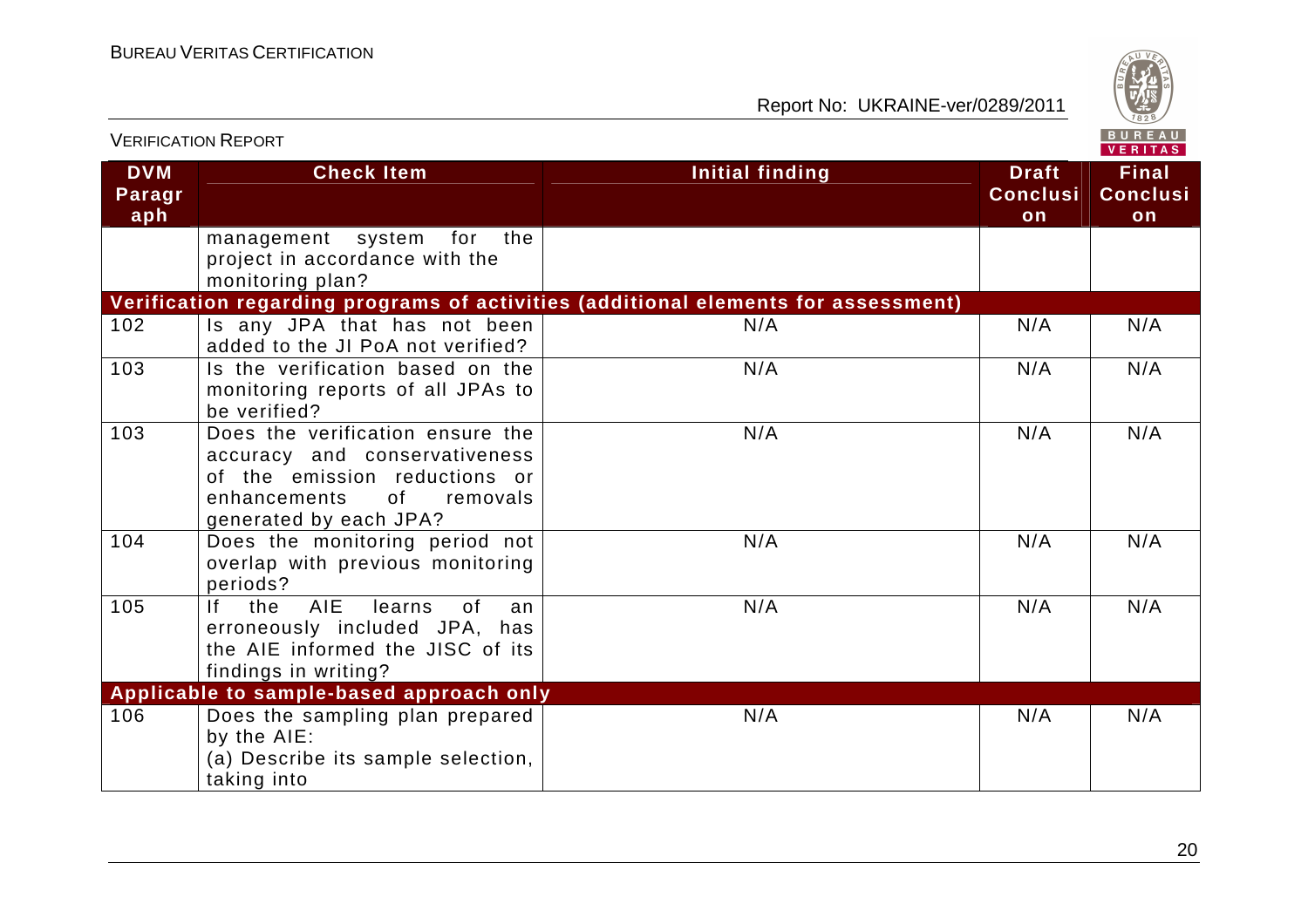

|                             | <b>VERIFICATION REPORT</b>                                                                                                                                                                                                                                                                                                                                                                                                                                                                                                                                                                                                                                                                                                                                    | BUREAU<br><b>VERITAS</b> |                                       |                                       |  |
|-----------------------------|---------------------------------------------------------------------------------------------------------------------------------------------------------------------------------------------------------------------------------------------------------------------------------------------------------------------------------------------------------------------------------------------------------------------------------------------------------------------------------------------------------------------------------------------------------------------------------------------------------------------------------------------------------------------------------------------------------------------------------------------------------------|--------------------------|---------------------------------------|---------------------------------------|--|
| <b>DVM</b><br>Paragr<br>aph | <b>Check Item</b>                                                                                                                                                                                                                                                                                                                                                                                                                                                                                                                                                                                                                                                                                                                                             | Initial finding          | <b>Draft</b><br><b>Conclusi</b><br>on | <b>Final</b><br><b>Conclusi</b><br>on |  |
|                             | account that:<br>(i) For each verification that<br>uses a sample-based approach,<br>the sample selection shall be<br>sufficiently representative of the<br>JPAs in the JI PoA such<br>extrapolation to<br>all<br><b>JPAs</b><br>identified for that verification is<br>reasonable, taking into account<br>differences<br>among<br>the<br>characteristics of JPAs, such<br>as:<br>- The types of JPAs;<br>The complexity of the<br>applicable technologies and/or<br>measures used;<br>- The geographical location of<br>each JPA;<br>- The amounts of expected<br>emission reductions of the<br>JPAs being verified;<br>- The number of JPAs for<br>which emission reductions are<br>being verified;<br>The length of monitoring<br>periods of the JPAs being |                          |                                       |                                       |  |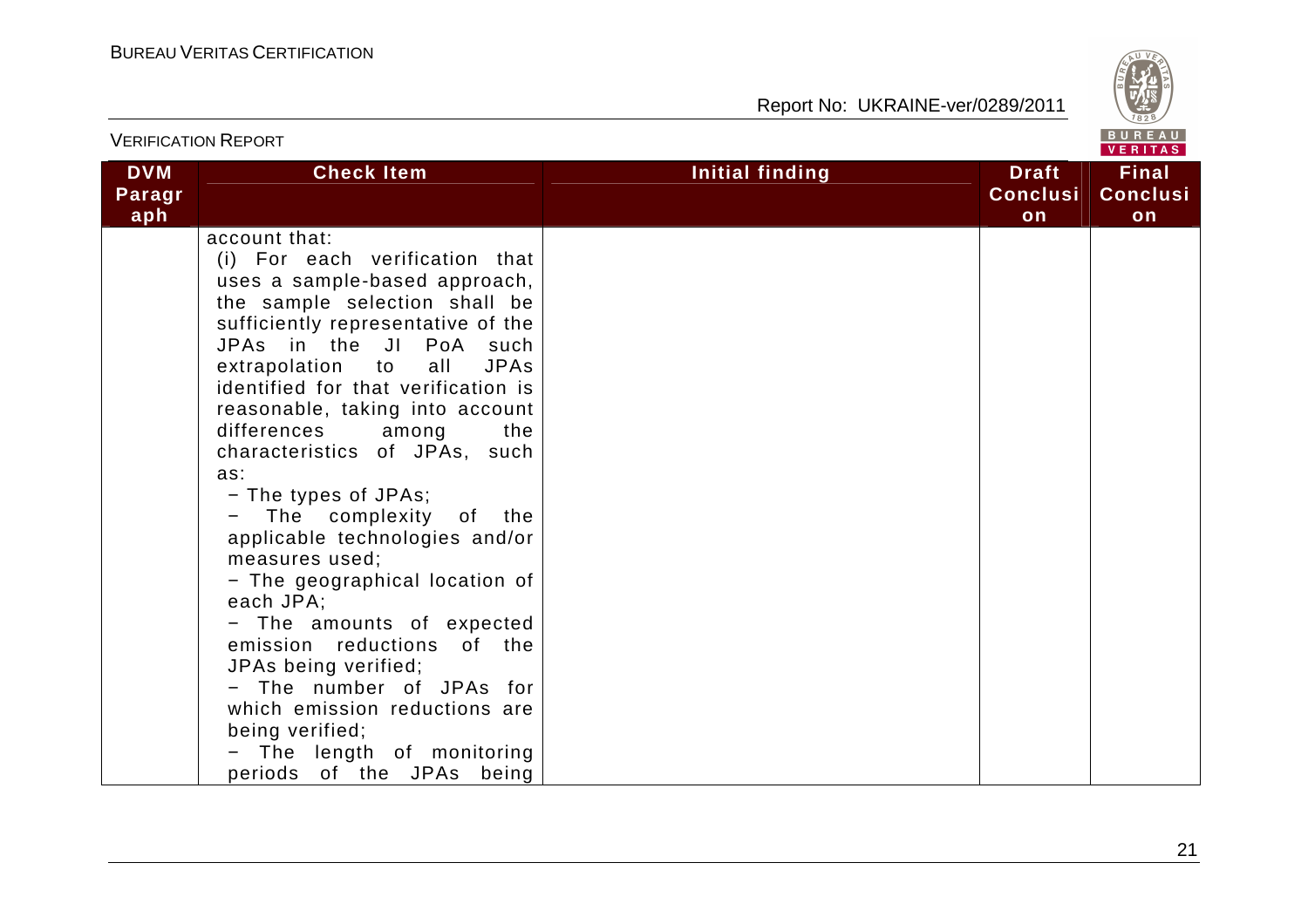

|                             | <b>VERIFICATION REPORT</b>                                                                                                                                                                                                                                                                                                                                                                                                     |                 | BUREAU<br><b>VERITAS</b>              |                                       |
|-----------------------------|--------------------------------------------------------------------------------------------------------------------------------------------------------------------------------------------------------------------------------------------------------------------------------------------------------------------------------------------------------------------------------------------------------------------------------|-----------------|---------------------------------------|---------------------------------------|
| <b>DVM</b><br>Paragr<br>aph | <b>Check Item</b>                                                                                                                                                                                                                                                                                                                                                                                                              | Initial finding | <b>Draft</b><br><b>Conclusi</b><br>on | <b>Final</b><br><b>Conclusi</b><br>on |
|                             | verified; and<br>- The samples selected for<br>prior verifications, if any?                                                                                                                                                                                                                                                                                                                                                    |                 |                                       |                                       |
| 107                         | Is the sampling plan ready for<br>through<br>publication<br>the<br>along<br>with<br>the<br>secretariat<br>verification report and supporting<br>documentation?                                                                                                                                                                                                                                                                 | N/A             | N/A                                   | N/A                                   |
| 108                         | the<br><b>AIE</b><br>made<br><b>Has</b><br>site<br>inspections of at least the square<br>root of the number of total JPAs,<br>rounded to the upper whole<br>number? If the AIE makes no site<br>inspections<br>fewer<br>or<br>site<br>inspections than the square root<br>of the number of total JPAs,<br>rounded to the upper whole<br>number, then does the<br>AIE<br>provide a reasonable explanation<br>and justification? | N/A             | N/A                                   | N/A                                   |
| 109                         | Is the sampling plan available for<br>submission to the secretariat for<br>the JISC.s ex ante assessment?<br>(Optional)                                                                                                                                                                                                                                                                                                        | N/A             | N/A                                   | N/A                                   |
| 110                         | If the AIE learns of a fraudulently<br>included JPA, a fraudulently                                                                                                                                                                                                                                                                                                                                                            | N/A             | N/A                                   | N/A                                   |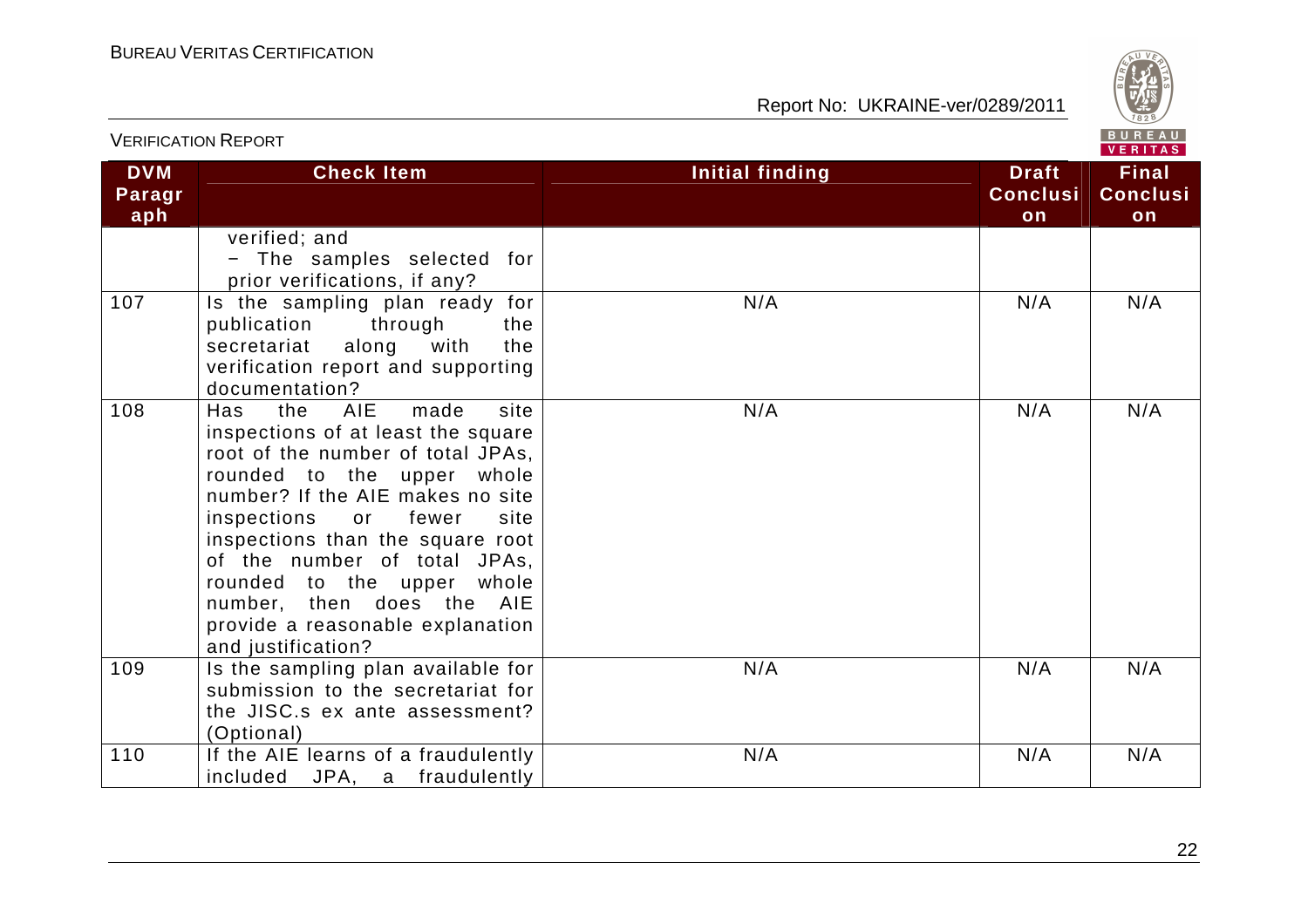| S<br>Q<br>۰.<br>828 |
|---------------------|
|---------------------|

|                             | <b>VERIFICATION REPORT</b>                                                                                                                         |                 | BUREAU<br>VERITAS                            |                                       |  |
|-----------------------------|----------------------------------------------------------------------------------------------------------------------------------------------------|-----------------|----------------------------------------------|---------------------------------------|--|
| <b>DVM</b><br>Paragr<br>aph | <b>Check Item</b>                                                                                                                                  | Initial finding | <b>Draft</b><br><b>Conclusi</b><br><b>on</b> | <b>Final</b><br><b>Conclusi</b><br>on |  |
|                             | monitored JPA or an inflated<br>number of emission reductions<br>claimed in a JI PoA, has the AIE<br>informed the JISC of the fraud in<br>writing? |                 |                                              |                                       |  |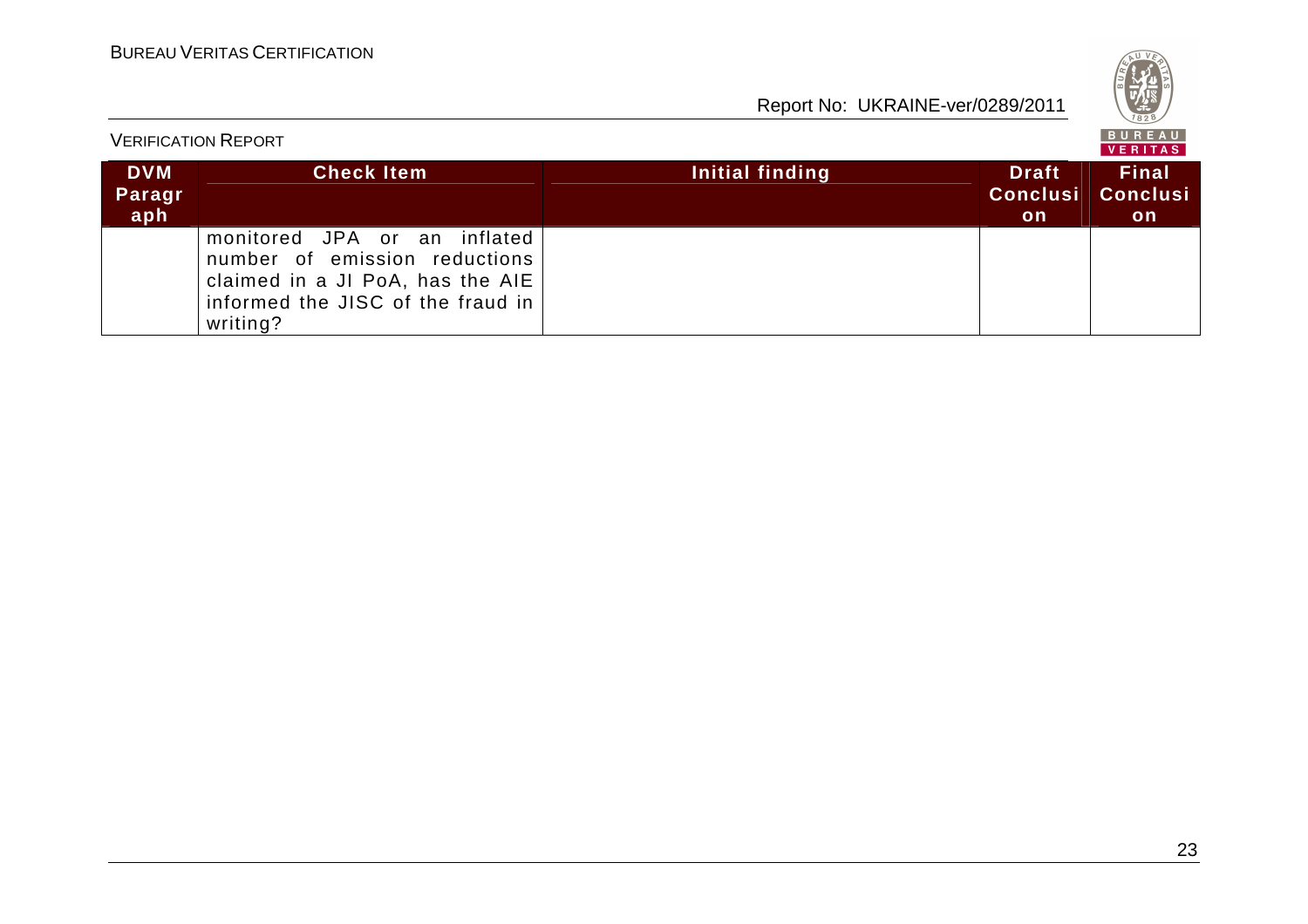

VERIFICATION REPORT

# **Table 2 Resolution of Corrective Action and Clarification Requests**

| <b>Draft</b><br>clarifications<br>report<br>corrective action<br>requests<br>validation team                                                                                | and $ Ref.$ to<br>st<br>questi<br>on in<br>table 1 | Summary<br>project<br>of<br>by   checkli   participant response                                                                                                                                                | <b>Verification team</b><br>conclusion |
|-----------------------------------------------------------------------------------------------------------------------------------------------------------------------------|----------------------------------------------------|----------------------------------------------------------------------------------------------------------------------------------------------------------------------------------------------------------------|----------------------------------------|
| <b>Corrective Action Request (CAR) 01:</b><br>Please, include in the Monitoring<br>Report the detailed information on<br>letters of approval issued by Parties<br>involved. |                                                    | Item 90 The information on the approval Based on the information<br>by Parties involved has been added to the Monitoring<br>included to the Section A.2 of Report, CAR 01 is closed.<br>the Monitoring Report. |                                        |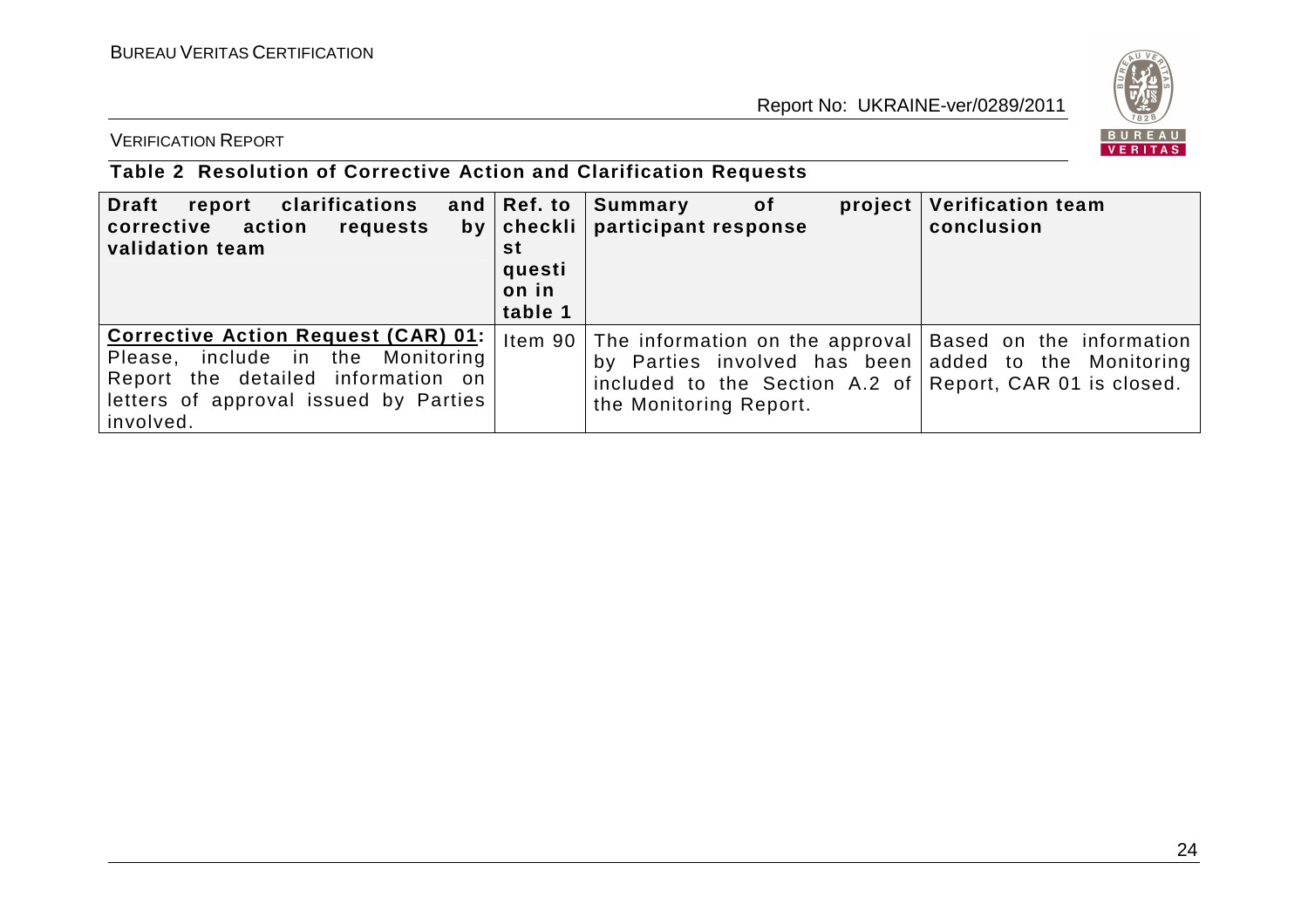

| <b>VERIFICATION REPORT</b>                                                                                                                                                                                                                                                                                                                          |                               |                                                                                                                                                                                                                                                                                                                                                                                                                                                                                                                                                                    | BUREAU<br><b>VERITAS</b>                                                                                 |
|-----------------------------------------------------------------------------------------------------------------------------------------------------------------------------------------------------------------------------------------------------------------------------------------------------------------------------------------------------|-------------------------------|--------------------------------------------------------------------------------------------------------------------------------------------------------------------------------------------------------------------------------------------------------------------------------------------------------------------------------------------------------------------------------------------------------------------------------------------------------------------------------------------------------------------------------------------------------------------|----------------------------------------------------------------------------------------------------------|
| <b>Corrective Action Request (CAR) 02:</b><br>Letter of Approval from sponsor Party<br>is not provided.                                                                                                                                                                                                                                             | Item 90                       | The<br>Ecology,<br>Ministry<br>of<br>Sustainable<br>Development,<br>Housing,<br>and<br>Transports<br>General Directorate for Energy<br>and Climate - Climate and<br>efficiency service<br>energy<br>Carbon markets desk of France<br>(Party involved which is not the<br>host country) has issued a<br>written project approval (letter<br>of approval for the project<br>"Reduction<br>0f<br>power<br>consumption and waste disposal<br>at "Obolon" PJSC" № 11-0804<br>5E DNter (DFP, DNA) dated<br>$04/08/2011$ .<br>Relevant<br>information was included to MR. | Due to the amendments<br>made in the<br>Monitoring<br>Report,<br>the<br>issue<br><b>IS</b><br>closed.    |
| Corrective Action Request (CAR) 03:<br>In the section A.2 of the Monitoring<br>Report, registration number of the JI<br>project is not indicated. Please,<br>indicate JI<br>reference<br>registration<br>number in the Monitoring Report.<br><b>Corrective Action Request (CAR) 04:</b><br>Please specify numbers of formulas<br>and Figures in MR. | Item $92$<br>Item $95$<br>(b) | Registration number UA1000275   Based on the corrections<br>has been indicated in the<br>Section A.2 of the Monitoring Report, CAR 03 is closed.<br>Report.<br><b>Numbers</b><br>0f<br>formulas<br>and<br>Figures were specified.                                                                                                                                                                                                                                                                                                                                  | made in the Monitoring<br>The issue is closed due to<br>the amendments made in<br>the Monitoring Report. |